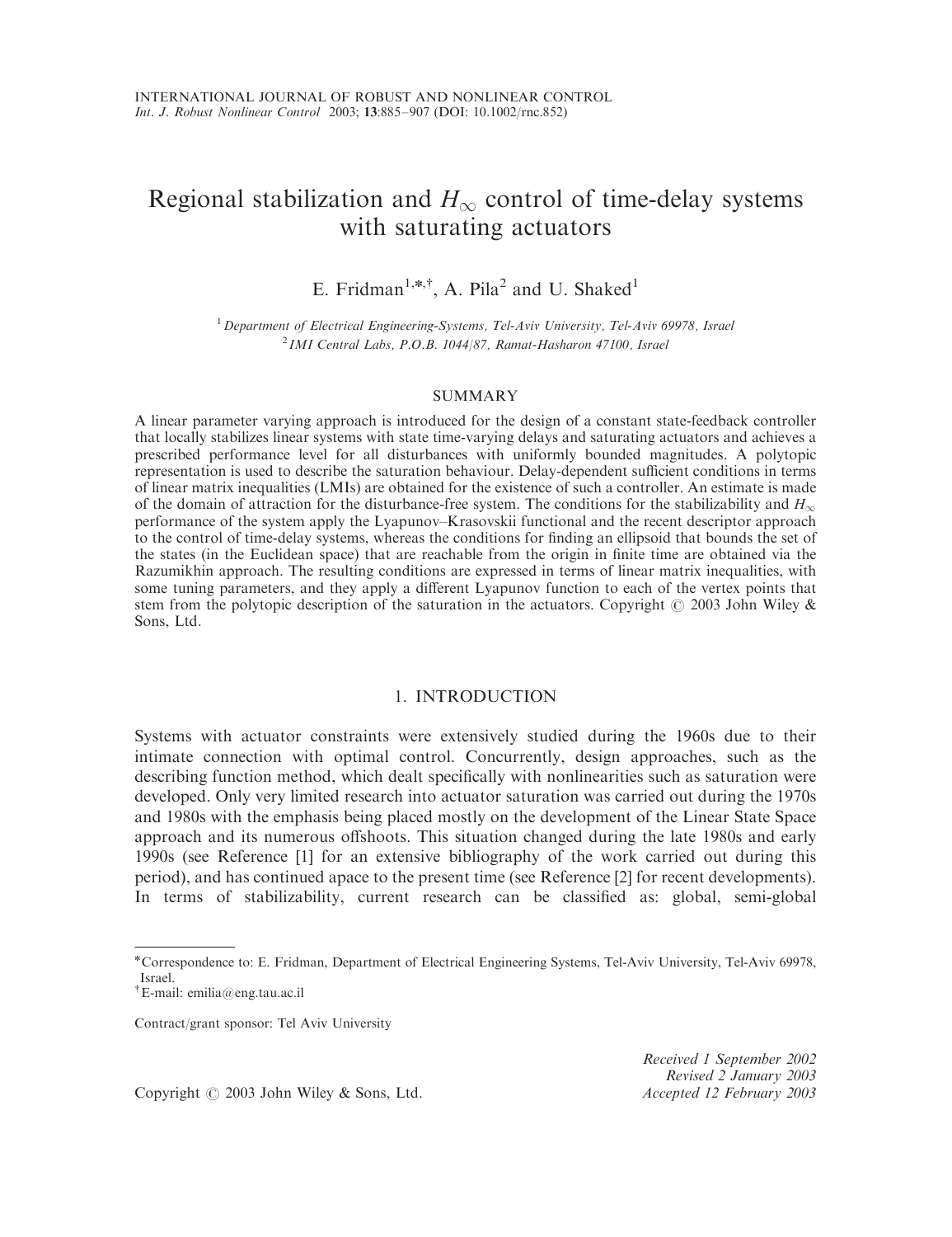(that guarantees that any given compact set of initial conditions, no matter how large, can be included in the domain of attraction of the closed-loop system) and local or regional (that estimates the domain of attraction). The main drawback with the global and the semi-global stabilizability approach lies in the requirement for the open-loop poles to be located in the closed left-half plane (see e.g. References [3, 4]). Relaxing these assumptions has led to investigations into regional stabilization (see e.g. References [5, 6]). The emphasis in this paper, in terms of stabilization in the face of actuator saturation, is therefore on regional stabilization. An effort will however be made to enlarge the estimate of the domain of attraction.

As for linear systems with both bounded controls and *state delays*, some of the previous research effort was concentrated on regional or global stabilization via state feedback and used either matrix measures (see Reference [7]), or the Lyapunov–Razumikhin approach for delayed systems (see Reference [10]). A Lyapunov–Krasovskii approach (which usually leads to less conservative results than Razumikhin approach) was developed for regional stabilization, both in the delay-independent and delay-dependent cases [11–13].

The present paper utilizes the method of References [6] and [13], of transforming a system with actuator saturation non-linearities into a convex polytope of linear systems. The stabilization and  $H_{\infty}$  control of systems with state delay is treated by the Lyapunov–Krasovskii approach via a descriptor model transformation [17, 18], and results in a new system equivalent to the original one which allows for the application of fewer bounds and uses the method introduced by Moon et al. [19] for less conservative bounding of cross terms. When uniformly bounded disturbances are present, the issue of finding an ellipsoid that bounds the set of states reachable from the origin in finite time (in Euclidean space) is treated via a Lyapunov–Razumikhin function, along with an *S* procedure and an application of the first order and parameterizing model transformations (see Reference [20]). Note that when disturbances are present, this seems to be the only approach possible within the Lyapunov framework.

The paper, divided into four sections, begins by formulating the problem in Section 2. A sufficient, delay-dependent state-feedback stabilizing design for the disturbance free situation is presented at the start of Section 3. Both delay-dependent and delayindependent designs which are optimal in the  $H_{\infty}$  sense are then postulated (Theorem 2) and Corollary 1, respectively). The problem with this approach, however, is the over-design due to the quadratic stabilizability inherent in the design procedure (see Reference [16]). In its place, a procedure, allowing for the assignment of a different Lyapunov function for each vertex of the polytope is presented, in order to reduce the conservatism of the former method. Sufficient conditions for  $H_{\infty}$  performance and stabilization at each of the vertices of the polytope are formulated in Theorem 3. Two numerical examples are given which illustrate the effectiveness of the method. The solution procedures are all formulated in terms of LMIs.

*Notation*: Throughout the paper the superscript 'T' stands for matrix transposition,  $\mathcal{R}^n$ denotes the *n* dimensional Euclidean space with vector norm  $|\cdot|$ ,  $\mathcal{R}^{n \times m}$  is the set of all  $n \times m$  real matrices, and the notation  $P > 0$ , for  $P \in \mathcal{R}^{n \times n}$  means that P is symmetric and positive definite. The space of the continuously differentiable vector functions  $\phi$  over  $[-h, 0]$  is denoted by  $C^1[-h, 0]$ . The space of functions in  $\mathcal{R}^q$  that are square integrable over  $[0, \infty)$  is denoted by  $\mathscr{L}_2^{\bar{q}}[0,\infty)$  with the norm  $\|\cdot\|_{L_2}$  and for a matrix *G*,  $G_i$  denotes the *i*th row and  $\bar{\sigma}(G)$  denotes the largest singular value of  $\tilde{G}$ . For any vector  $u \in \mathcal{R}^m$  sat $(u_i, \bar{u}_i) = \text{sign}(u_i) \min(u_i, \bar{u}_i)$ ,  $0 < \bar{u}_i$ ,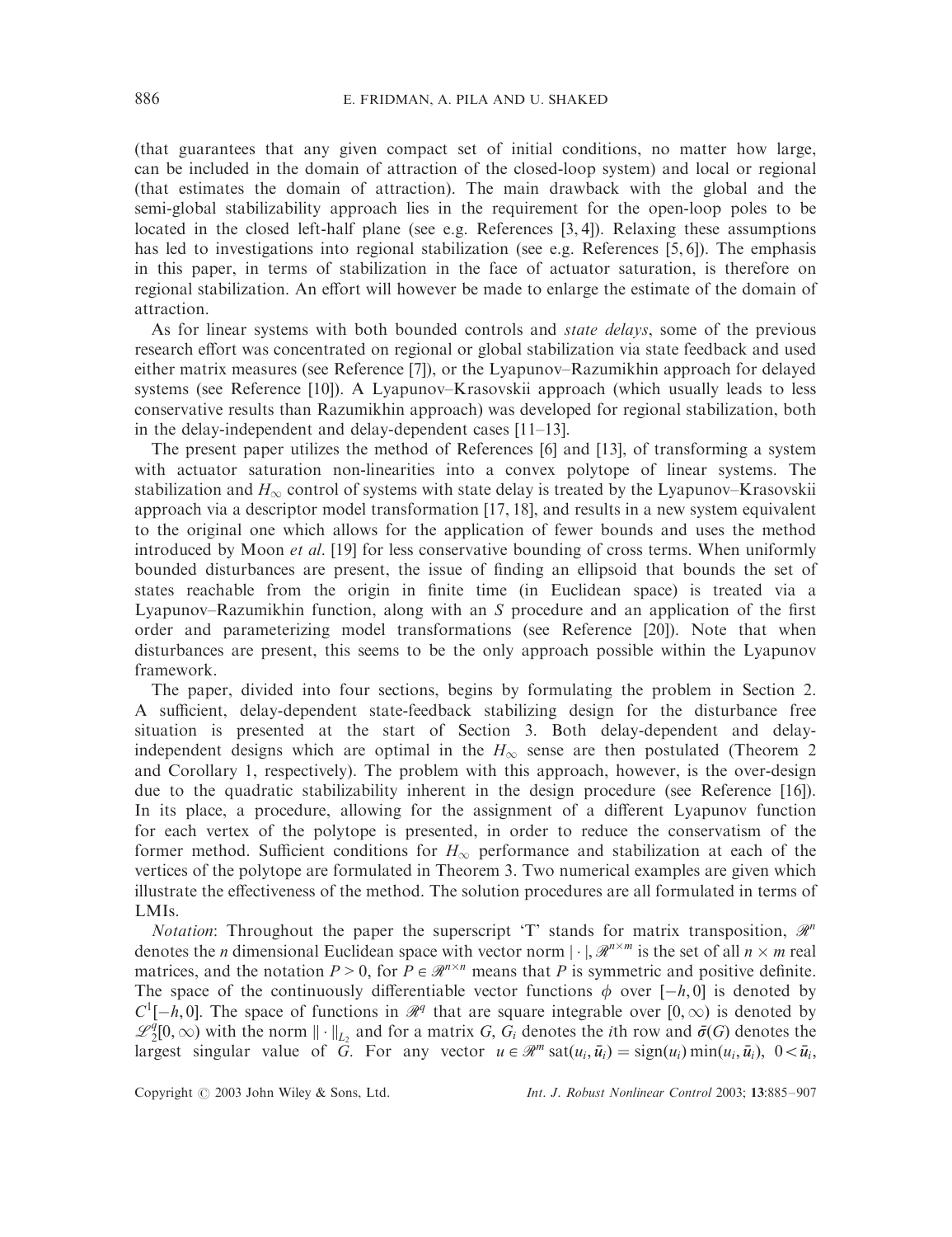$i = 1, \ldots, m$ . The convex hull of a set X is the minimal convex set containing X. For a group of points  $x_1, x_2, ..., x_n \in \mathbb{R}^n$ , the convex hull of these points is:  $\mathcal{C}_0\{x_1, x_2, ..., x_n\} = \{\sum_{i=1}^n \alpha_i x_i : \sum_{i=1}^n \alpha_i x_i\}$  $\sum_{i=1}^{n} \alpha_i = 1, \alpha_i \geq 0$ .

## 2. PROBLEM FORMULATION

We consider the following linear system

$$
\dot{x}(t) = Ax(t) + A_h x(t - \tau) + B_1 w(t) + B_2 u(t)
$$
  
\n
$$
x(\theta) = \phi(\theta) \quad \theta \in [-h, 0]
$$
\n(1)

with the objective vector

$$
z(t) = Cx(t) + D_{12}u(t) \tag{2}
$$

where  $x(t) \in \mathcal{R}^n$  is the system state vector,  $w(t) \in \mathcal{L}_2^q[0,\infty)$  is the exogenous disturbance signal,  $u \in \mathcal{R}^m$  is the control input and  $z(t) \in \mathcal{R}^p$  is the state combination (objective function signal) to be attenuated. The matrices  $A$ ,  $A_h$ ,  $B_1$ ,  $B_2$ ,  $C$  and  $D_{12}$  are constant matrices of appropriate dimensions.

While the time delay  $\tau$  is not known exactly and may be time-varying, it and its corresponding rate are known to lie within the regions defined by

$$
0 \leqslant \tau \leqslant h \tag{3a}
$$

and

$$
0 \leq \dot{\tau}(t) \leq d < 1 \tag{3b}
$$

where *h* and *d* are given. The theory given below can easily be extended to the case of multiple state delays.

The input vector  $u = col\{u_1, \ldots, u_m\}$  is subject to the following amplitude constraints:

$$
|u_i(t)| \leq \bar{u}_i, \quad 0 < \bar{u}_i, \quad i = 1, \ldots, m \tag{4}
$$

and it is assumed that the disturbance vector  $w \in \mathcal{W}$  where

$$
\mathcal{W} = \{ w \in \mathcal{R}^q; w^{\mathrm{T}} w \leq \bar{w}^{-1}, 0 < \bar{w} \} \tag{5}
$$

We consider the following state-feedback control law

$$
u(t) = Kx(t) \tag{6}
$$

where *K* is a constant gain matrix. We now address two related issues, namely stabilizability and  $H_{\infty}$  control.

Denoting the state trajectory of (1) with the initial condition  $x_0 = \phi \in C^1[-h, 0]$  by  $x(t, \phi)$ , the domain of attraction of the origin of the closed-loop system (1), (6) with  $w = 0$  is then the set

$$
\mathscr{A} = \left\{ \phi \in C^1[-h, 0]; \lim_{t \to \infty} x(t, \phi) = 0 \right\}
$$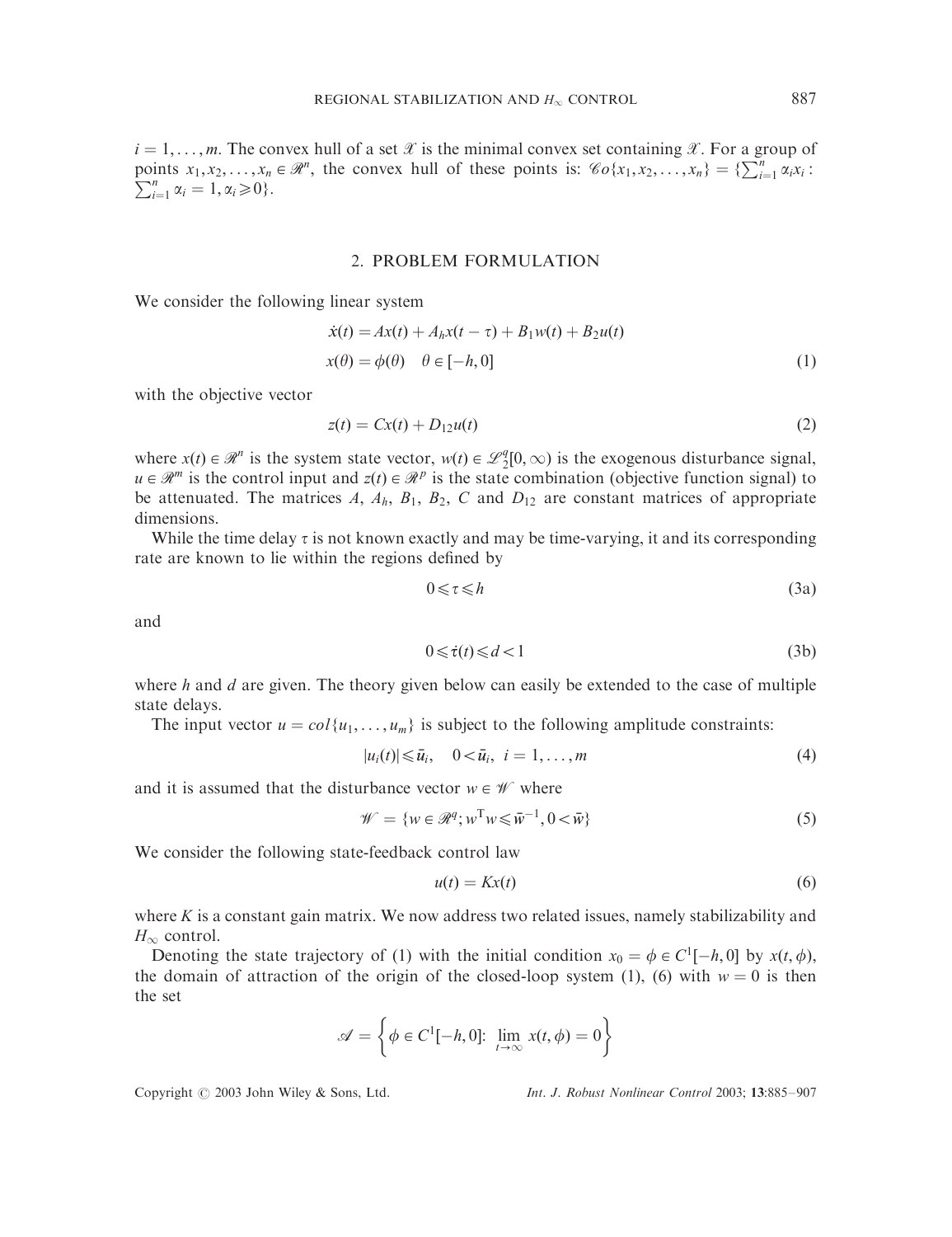For stabilizability, we seek conditions for the existence of a gain matrix *K* which leads to an asymptotically stable closed-loop for  $w = 0$  and for all  $\tau$  satisfying (3a) and (3b). Having met these conditions, a simple procedure for finding the gain *K* shall be presented. Moreover, we obtain an estimate  $\mathcal{X}_{\delta} \subset \mathcal{A}$  of the domain of attraction, where

$$
\mathcal{X}_{\delta} = \left\{ \phi \in C^{1}[-h, 0]; \max_{[-h, 0]} |\phi| \leq \delta_{1}, \max_{[-h, 0]} |\dot{\phi}| \leq \delta_{2} \right\}
$$
 (7)

and where  $\delta_i > 0$ ,  $i = 1, 2$  are scalars that will be maximized in the sequel.

For  $H_{\infty}$  control, we seek a gain matrix *K* in (6) such that, the resulting closed-loop system is internally stable (i.e. asymptotically stable for  $w = 0$ ), and for a prescribed scalar  $\gamma$ , the following holds:

$$
J \stackrel{\Delta}{=} ||z||_2^2 - \gamma^2 ||w||_2^2 < 0 \quad \forall w \neq 0 \in \mathcal{W}, \quad x_0 = \phi \equiv 0 \tag{8}
$$

# 3. STABILIZATION AND CONTROL

#### 3.1. Preliminaries

Applying the control law of (6) the closed-loop system obtained is

$$
\dot{x}(t) = Ax(t) + A_h x(t - \tau) + B_2 \text{ sat}(Kx(t), \bar{u}) + B_1 w(t), \quad x(\theta) = \phi(\theta) \quad \theta \in [-h, 0]
$$
 (9)

with the objective vector

$$
z(t) = Cx(t) + D_{12} \operatorname{sat}(Kx(t), \bar{u})
$$
\n(10)

Denoting the *i*th row of  $K$  by  $k_i$ , we define the polyhedron

$$
\mathscr{L}(K,\bar{u}) = \{x \in \mathscr{R}^n : |k_i x| \leq \bar{u}_i, i = 1,\ldots,m\}
$$

If the control and the disturbance are such that  $x \in \mathcal{L}(K, \bar{u})$ , then the system (9) admits the following linear representation

$$
\dot{x}(t) = Ax(t) + A_h x(t - \tau) + B_2 K x(t) + B_1 w(t), \quad x(\theta) = \phi(\theta) \quad \theta \in [-h, 0]
$$
 (11)

with the objective vector

$$
z(t) = Cx(t) + D_{12}Kx(t)
$$
\n(12)

Let Y be the set of all diagonal matrices in  $\mathcal{R}^{m \times m}$  with diagonal elements that are either 1 or 0. For example, if  $m = 2$ , then

$$
\Upsilon = \{D_1, D_2, D_3, D_4\} = \left\{ \begin{bmatrix} 0 & 0 \\ 0 & 0 \end{bmatrix}, \begin{bmatrix} 0 & 0 \\ 0 & 1 \end{bmatrix}, \begin{bmatrix} 1 & 0 \\ 0 & 0 \end{bmatrix}, \begin{bmatrix} 1 & 0 \\ 0 & 1 \end{bmatrix} \right\}
$$

There are  $2^m$  elements  $D_i$  in Y, and for every  $i = 1, ..., 2^m$   $D_i^- \triangleq I_m - D_i$  is also an element  $in \Upsilon$ .

Our goal is to embed sat $(Kx(t), \bar{u})$  within a convex hull of a group of linear feedbacks. Given two gain matrices  $K, H \in \mathbb{R}^{m \times n}$ , the matrix set  $\{D_i K + D_i^- H, i = 1, ..., 2^m\}$  is formed by choosing some rows of *K* and the rest from *H*: The following lemma establishes the desired result: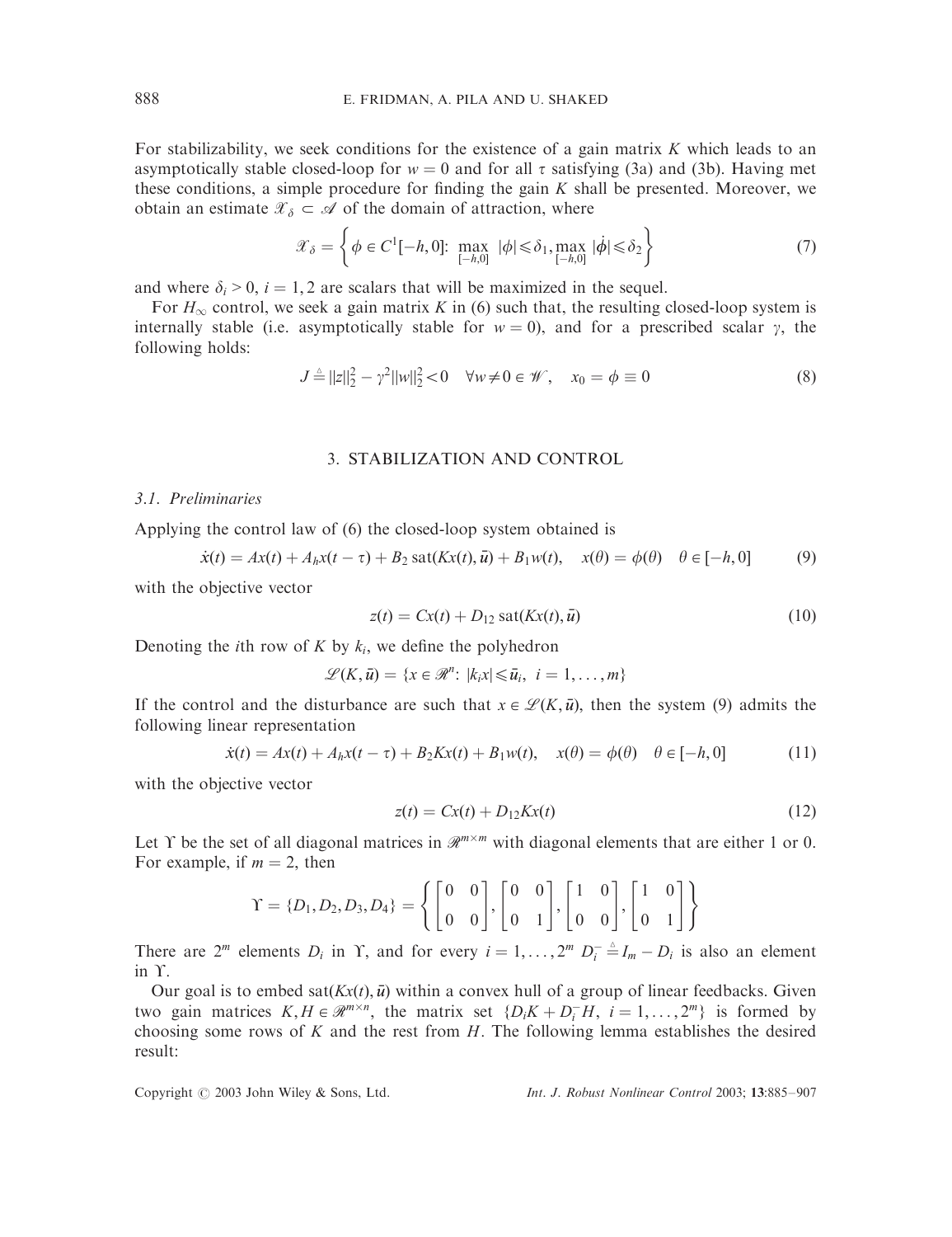Lemma 1 (Cao et al. [8]) Given *K* and *H* in  $\mathcal{R}^{m \times n}$ . Then

$$
sat(Kx(t),\bar{u})\in \mathscr{C}o\{D_iKx+D_i^-Hx,\ i=1,\ldots,2^m\}
$$

for all  $x \in \mathcal{R}^n$  that satisfy  $|h_i x| \leq \bar{u}_i$ ,  $i = 1, \ldots, m$ .

# 3.2. Transformation of the nonlinear system to a linear system with polytopic type uncertainty

Having transformed the saturation nonlinearity into a convex hull of linear feedbacks, we can proceed to establish a convex polytope whose vertices consist of the closed loop system matrix pairs  $[A_i, C_i]$ ,  $j = 1, ..., 2^m$  to be defined in the sequel (see Lemma 2). Furthermore in order to reduce the notational complexity, we resort to using  $\overline{A}$  and  $\overline{C}$ , both of which are an arbitrarily chosen matrix pair from within the convex polytope. The following stems from Lemma 1.

#### Lemma 2

Given any convex compact set  $\mathcal{S}_c \in \mathcal{R}^n$ , assume that there exists *H* in  $\mathcal{R}^{m \times n}$  such that  $|h_i x| \leq \bar{u}_i$ for all  $x(t) \in \mathcal{S}_c$ . Then for  $x(t) \in \mathcal{S}_c$  the system (9) and (10) admits the following representation:

$$
\dot{x}(t) = \sum_{j=1}^{2^m} \lambda_j(t) A_j x(t) + A_h x(t - \tau) + B_1 w(t)
$$
\n(13a)

$$
z(t) = \sum_{j=1}^{2^m} \lambda_j(t) C_j x(t) \tag{13b}
$$

where

$$
A_j = A + B_2(D_j K + D_j^- H) \tag{14a}
$$

$$
C_j = C + D_{12}(D_j K + D_j^- H), \quad j = 1, ..., 2^m
$$
 (14b)

$$
\sum_{j=1}^{2^m} \lambda_j(t) = 1, \quad 0 \le \lambda_j(t), \ \forall 0 < t \tag{14c}
$$

We denote the polytope by

$$
\Omega_{\alpha} = \sum_{j=1}^{2^m} \lambda_j \Omega_j \quad \text{for all } 0 \le \lambda_j \le 1, \quad \sum_{j=1}^{2^m} \lambda_j = 1 \tag{15}
$$

where its vertices are described by

$$
\Omega_j=[A_j\ C_j],\quad j=1,\ldots,2^m
$$

The problem becomes one of finding  $\mathcal{S}_c$  and a corresponding *H* such that the state of the system

$$
\dot{x}(t) = \bar{A}(t)x(t) + A_h x(t - \tau) + B_1 w(t)
$$
\n(16a)

$$
z(t) = \bar{C}(t)x(t) \tag{16b}
$$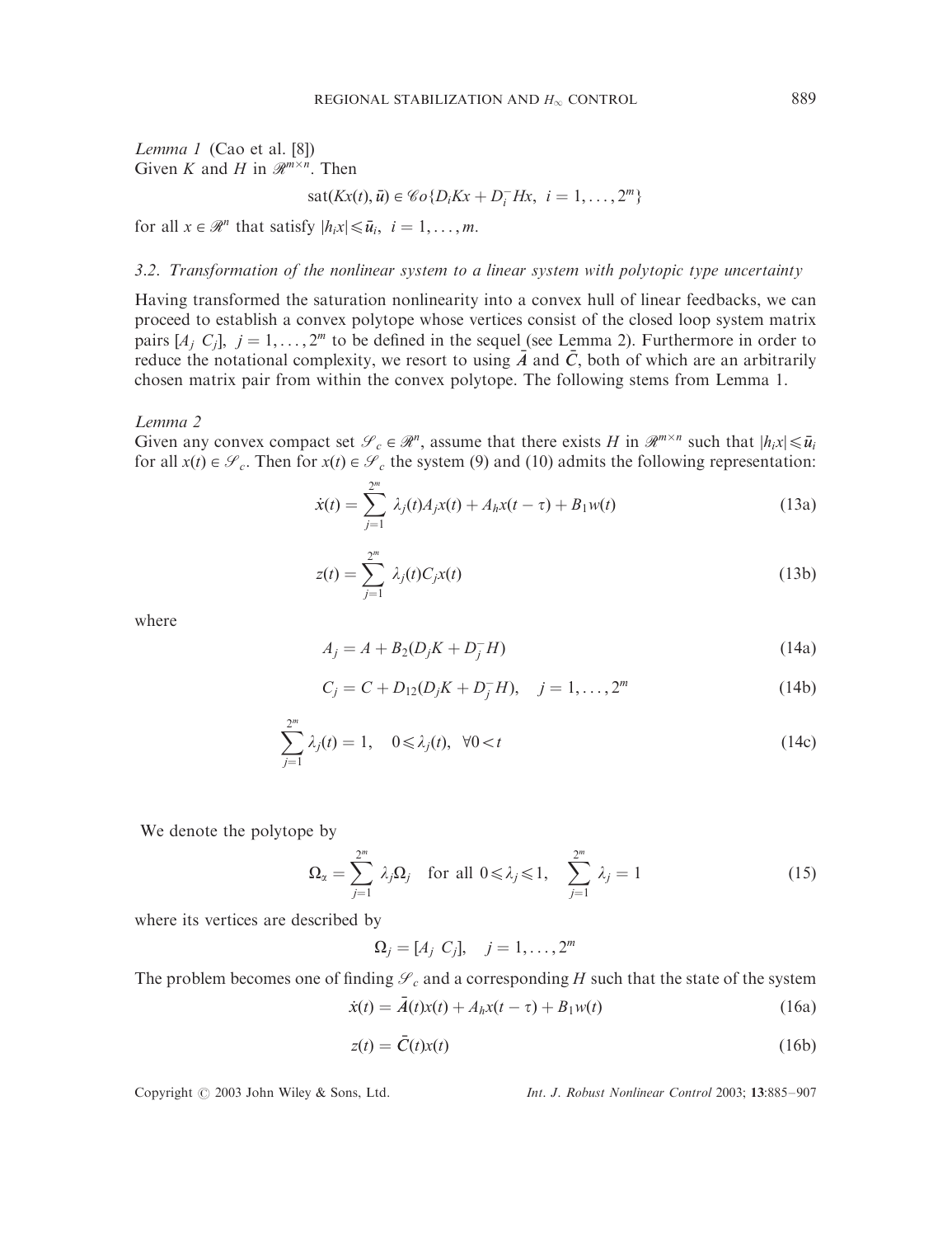is in  $\mathcal{S}_c$  for  $w(t) \in \mathcal{W}$ , with delay  $\tau$  satisfying (3a) and (3b),  $|h_i x| \leq \bar{u}_i$ ,  $i = 1, ..., m$  and the control requirements are satisfied for an  $\overline{A\&C}$  residing within  $\Omega_{\alpha}$ .

# 3.3. Stabilization

Applying the method of References [17] and [18], the system of (16a) may be represented in the following equivalent descriptor form (for  $\phi \in C^1[-h, 0]$ ):

$$
\dot{x}(t) = y(t), \quad 0 = -y(t) + (\bar{A} + A_h)x(t) - A_h \int_{t-\tau(t)}^t y(s) \, ds + B_1 w(t)
$$

$$
x(s) = \phi(s), \quad y(s) = \dot{\phi}(s), \quad s \in [-h, 0]
$$
\n(17)

Application of the Lyapunov–Krasovskii functional of the form:

$$
V(t) = \bar{x}^{\mathrm{T}}(t)E\tilde{P}\bar{x}(t) + V_2 + V_3
$$
\n(18)

where

$$
\bar{x}(t) = col\{x(t), y(t)\}\tag{19a}
$$

$$
E = \begin{bmatrix} I_n & 0 \\ 0 & 0 \end{bmatrix} \tag{19b}
$$

$$
\tilde{P} = \begin{bmatrix} P_1 & 0 \\ P_2 & P_3 \end{bmatrix} \tag{19c}
$$

$$
P_1 = P_1^{\mathrm{T}} > 0 \tag{19d}
$$

and

$$
V_2 = \int_{-h}^{0} \int_{t+\theta}^{t} y^{\mathrm{T}}(s) R^{-1} y(s) \, \mathrm{d}s \, \mathrm{d}\theta \tag{19e}
$$

$$
V_3 = \int_{t-\tau(t)}^t x^{\mathrm{T}}(s) S^{-1} x(s) \, \mathrm{d}s \tag{19f}
$$

and where for a positive scalar  $\beta$ , we choose  $\mathcal{S}_c$  of Section 3.2 to be an ellipsoid of the form:

$$
\mathcal{X}_{P_1,\beta} = \{x(t): \, x^{\mathrm{T}}(t)P_1x(t) \leq \beta^{-1}\}\tag{20}
$$

We obtain the following result by adopting the method of References [11, 12, 8] and [21]:

## Theorem 1

When  $w(t) \equiv 0$ , the system (9) with the delay  $\tau$  and its rate  $\dot{\tau}$  satisfying (3a) and (3b) is asymptotically stable with  $\mathcal{X}_{\delta}$  inside the domain of attraction if, for some positive scalar  $\varepsilon$ , there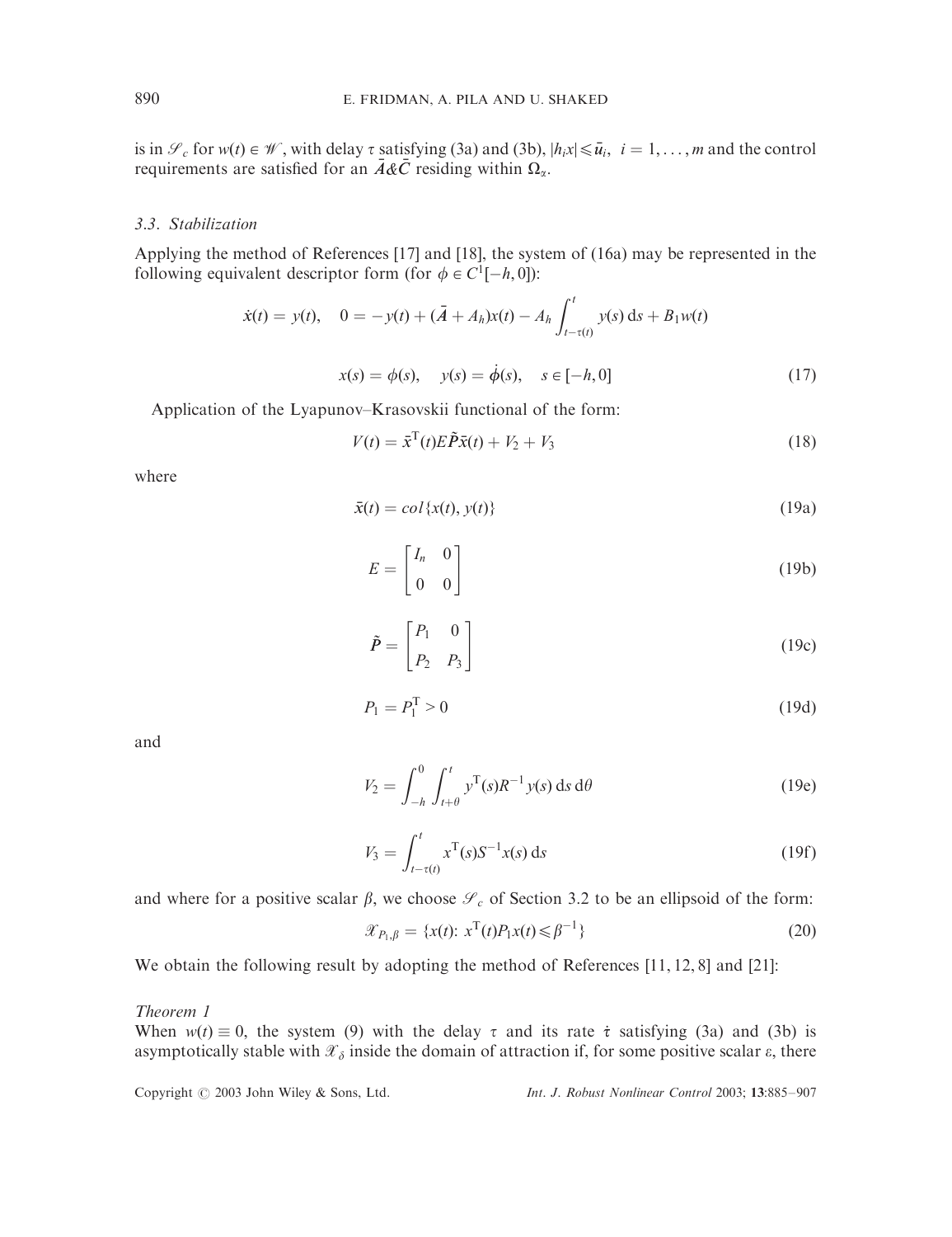exist  $0 < Q_1$ , *S*,  $Q_2$ ,  $Q_3$ ,  $Z_1$ ,  $Z_2$ ,  $Z_3$ ,  $R \in \mathbb{R}^{n \times n}$ ,  $Y$ ,  $G \in \mathbb{R}^{m \times n}$  and  $\beta \in \mathbb{R}^1$  that satisfy the following set of inequalities:

$$
\begin{bmatrix}\nQ_2 + Q_2^T + hZ_1 & \sum_j & hQ_2 & 0 & Q_1 \\
\ast & -Q_3 - Q_3^T + hZ_3 & hQ_3 & (\epsilon - 1)A_hS & 0 \\
\ast & \ast & -hR & 0 & 0 \\
\ast & \ast & \ast & -(1 - d)S & 0 \\
\ast & \ast & \ast & \ast & -S\n\end{bmatrix} < 0, j = 1, ..., 2^m \quad (21a)
$$
\n
$$
\begin{bmatrix}\nR & 0 & \epsilon RA_h^T \\
\ast & Z_1 & Z_2 \\
\ast & \ast & Z_3\n\end{bmatrix} \ge 0
$$
\n
$$
(21b)
$$

$$
\begin{bmatrix} \beta & g_i \\ * & \bar{u}_i^2 Q_1 \end{bmatrix} \geq 0, \quad i = 1, \dots, m
$$
 (22)

and

$$
\delta_1^2[\bar{\sigma}(Q_1^{-1}) + h\bar{\sigma}(S^{-1})] + \frac{h^2}{2} \delta_2^2 \bar{\sigma}(R^{-1}) \leq \beta^{-1}
$$
\n(23)

where

$$
\sum_{j} = Q_3 - Q_2^{\mathrm{T}} + Q_1(A^{\mathrm{T}} + \varepsilon A_h^{\mathrm{T}}) + (Y^{\mathrm{T}} D_j + G^{\mathrm{T}} D_j^{\mathrm{T}}) B_2^{\mathrm{T}} + hZ_2 \tag{24}
$$

and where *gi* denote the *i*th row of *G*: The feedback gain matrix which stabilizes the system is given by

$$
K = YQ_1^{-1} \tag{25}
$$

#### Proof

Conditions are sought to ensure that

 $\dot{V} < 0$  (26)

for any  $x(t) \in \mathcal{X}_{P_1,\beta}$  where  $\mathcal{X}_{P_1,\beta}$  is defined in (20).

The inequalities (22) guarantee that  $|h_i x| \leq \bar{u}_i$ ,  $\forall x \in \mathcal{X}_{P_1,\beta_i}$ ,  $i = 1, \ldots, m$ . This results from the fact that when  $x \in \mathcal{X}_{P_1,\beta}$ , the following inequalities

$$
2\bar{u}_i \geq \bar{u}_i(1 + \beta x^{\mathrm{T}} P_1 x) \geq 2|h_i x|, \quad i = 1, \ldots, m
$$

imply that  $|h_i x| \le \bar{u}_i$ ,  $i = 1, ..., m$ . The latter inequality, which can be written as

$$
\begin{bmatrix} 1 \pm x^{\mathrm{T}} \end{bmatrix} \begin{bmatrix} \bar{u}_i & h_i \\ * & \beta \bar{u}_i P_1 \end{bmatrix} \begin{bmatrix} 1 \\ \pm x \end{bmatrix} \geq 0, \quad i = 1, \dots, m
$$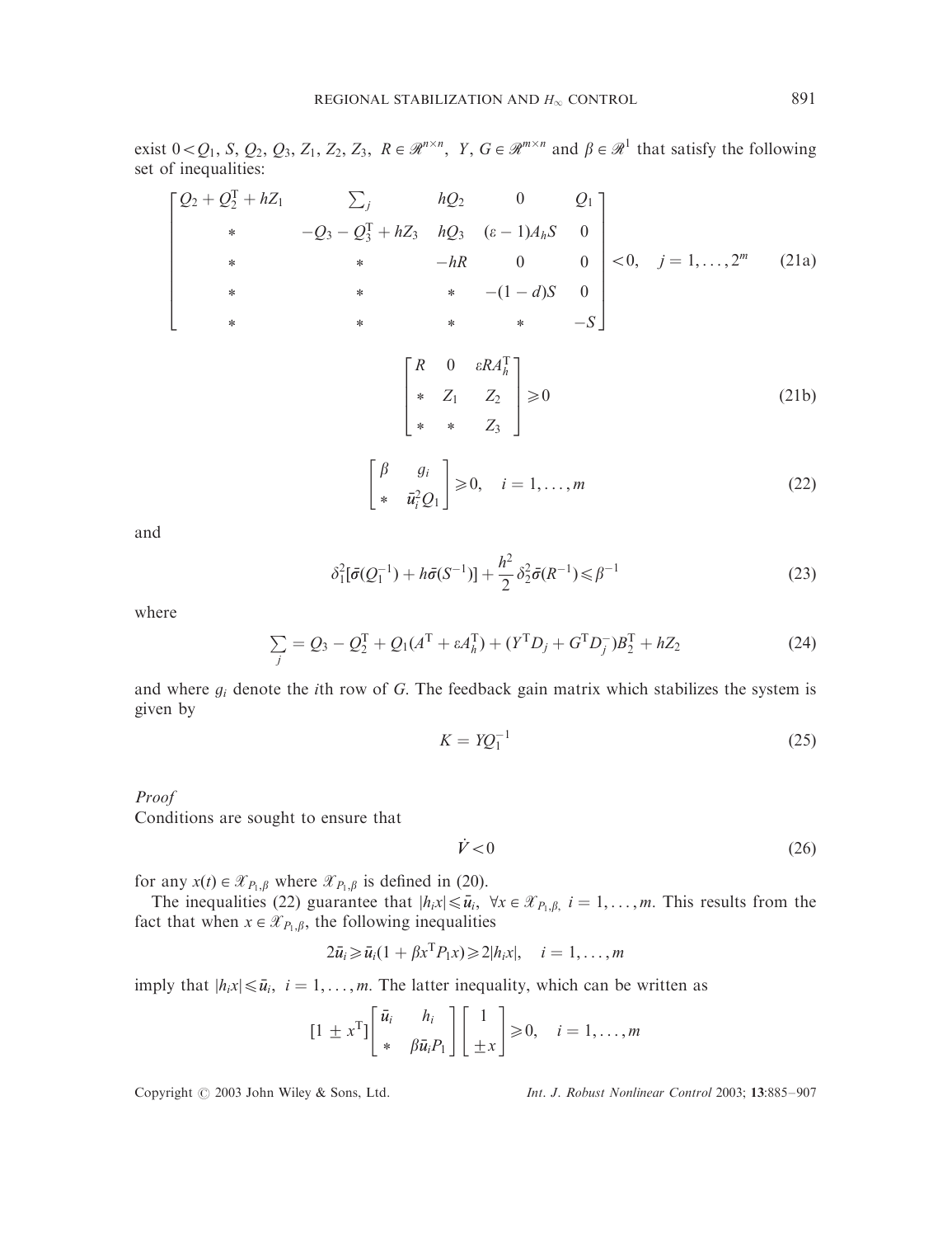is satisfied by (22), where  $g_i \triangleq h_iQ_1$ ,  $i = 1, ..., m$  and  $Q_1 \triangleq P_1^{-1}$ , and the polytopic system representation of (16) is thus valid. Similar results have been obtained in Reference [9]. In what follows, we shall show that  $(21)$ – $(22)$  guarantee that  $\dot{V}$  < 0 and that the bound (inequality (23)) on the initial condition  $\mathcal{X}_{\delta}$  leads to  $x(t)$  remaining within the ellipsoid defined by (20).

Differentiating (18) with respect to *t* and using a similar line of reasoning as in Reference [21], we find that (26) holds if the following inequalities in  $\tilde{P}$  and  $\tilde{Z} \in \mathbb{R}^{2n \times 2n}$ ,  $\tilde{W} \in \mathbb{R}^{n \times 2n}$  and  $R \in \mathcal{R}^{n \times n}$  are feasible:

$$
\begin{bmatrix} \Psi & -\tilde{P}^{\mathrm{T}} \begin{bmatrix} 0 \\ A_h \end{bmatrix} - \tilde{W}^{\mathrm{T}} \\ * & -(1-d)S^{-1} \end{bmatrix} < 0
$$
 (27a)

$$
\begin{bmatrix} R^{-1} & \tilde{W} \\ * & \tilde{Z} \end{bmatrix} \geq 0
$$
 (27b)

where

$$
\Psi = \tilde{P}^{\text{T}} \begin{bmatrix} 0 & I \\ A_j & -I \end{bmatrix} + \begin{bmatrix} 0 & A_j^{\text{T}} \\ I & -I \end{bmatrix} \tilde{P} + \begin{bmatrix} S^{-1} & 0 \\ 0 & hR^{-1} \end{bmatrix} + h\tilde{Z} + \begin{bmatrix} \tilde{W} \\ 0 \end{bmatrix} + [\tilde{W}^{\text{T}} \quad 0] \tag{27c}
$$

From the requirement that  $0 < P_1$  (inequality (19d)), and the fact that in (27)  $-(P_3 + P_3^T)$  must be negative definite, it follows that  $\tilde{P}$  is non-singular. Choosing

$$
\tilde{W} = \varepsilon A_h^{\mathrm{T}} [P_2 \quad P_3] \tag{28}
$$

we define

$$
\tilde{P}^{-1} = Q = \begin{bmatrix} Q_1 & 0 \\ Q_2 & Q_3 \end{bmatrix}, \quad Z = \begin{bmatrix} Z_1 & Z_2 \\ Z_2^T & Z_3 \end{bmatrix} = Q^T \tilde{Z} Q \tag{29a}
$$

and

$$
\Delta = \text{diag}\{Q, I\} \tag{29b}
$$

and then multiply (27a) by  $\Delta^T$  and  $\Delta$ , on the left and on the right, respectively. Finally, applying Schur's formula to the quadratic term in  $Q$  in the resulting inequality and denoting  $KQ_1$  by  $Y$ and  $HO_1$  by  $G<sub>1</sub>$ , (21) is obtained, Similarly, (21b) is obtained by multiplying (27b), from the left and the right, by diag{*R*,  $Q^T$ } and diag{*R*,  $Q$ }, respectively, and using (28). Since (22) guarantees the validity of the polytopic system representation of (16), the LMIs (21) and (22) imply that  $\dot{V}$  < 0.

From  $\dot{V} < 0$  it follows that  $V(t) < V(0)$  and therefore

$$
x^{T}(t)P_{1}x(t) \leq V(t) < V(0)
$$
\n
$$
\leq \max_{\theta \in [-h,0]} |\phi(\theta)|^{2} [\bar{\sigma}(Q_{1}^{-1}) + h\bar{\sigma}(S^{-1})] + \max_{\theta \in [-h,0]} |\dot{\phi}(\theta)|^{2} \frac{h^{2}}{2} \bar{\sigma}(R^{-1}) \leq \beta^{-1}.
$$
\n
$$
(30)
$$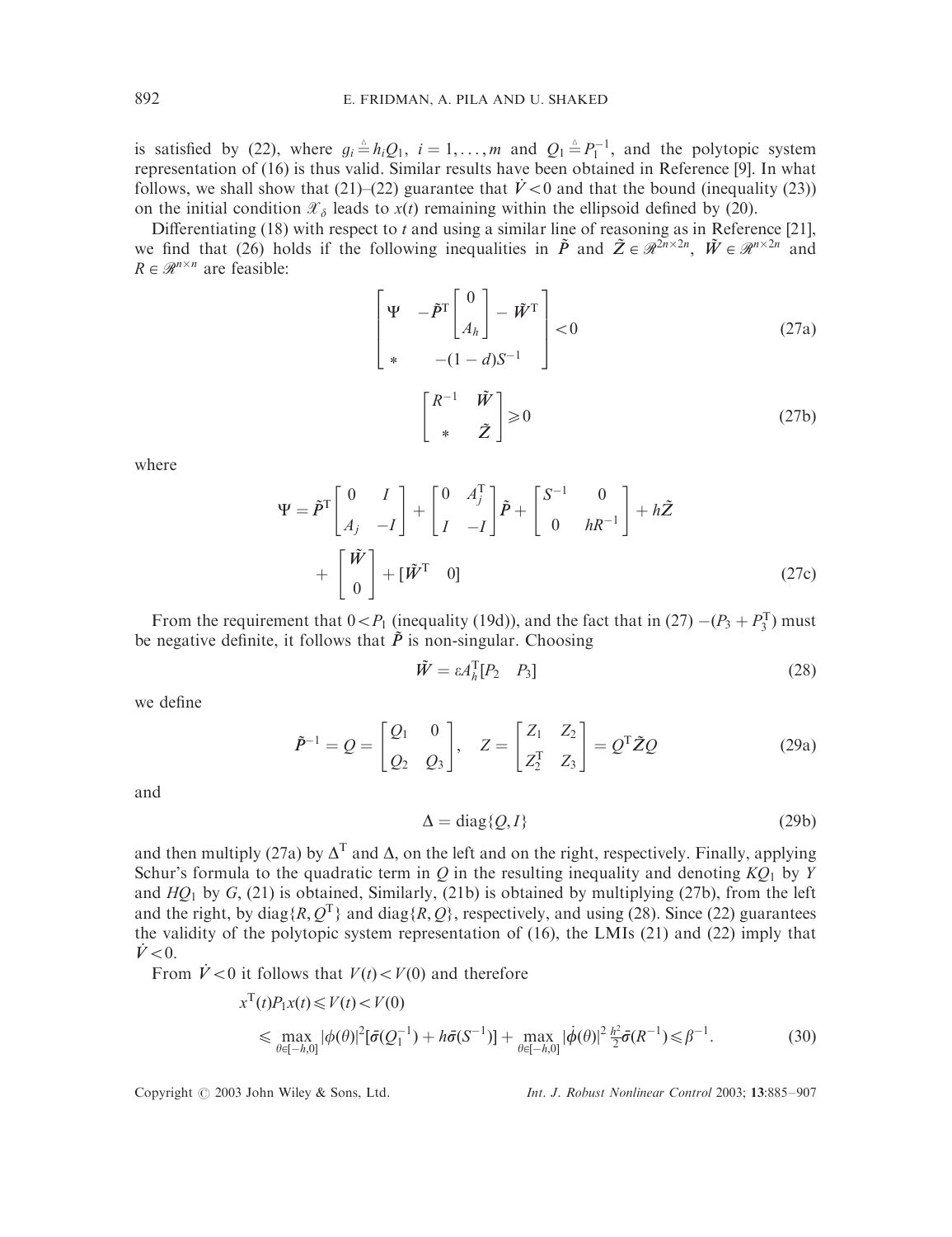Inequality (23) then guarantees that for all initial functions  $\phi \in \mathcal{X}_{\delta}$ , the trajectories of  $x(t)$ remain within  $\mathcal{X}_{P_1,\beta}$ , and the polytopic system representation (16) is valid. Thus  $x(t)$  is a trajectory of the linear system (16) and  $\dot{V} < 0$  along the trajectories of the latter system which implies that  $\lim_{t\to\infty} x(t) = 0.$ 

## 3.4. An ellipsoid bound on the set of the states

The situation when  $w \neq 0$  is treated next. Conditions are sought such that the trajectory  $x(t)$  of the closed-loop system remains within the ellipsoid  $\mathcal{X}_{P,\beta}$  defined by (20), when the initial function  $\phi$  is zero. With Razumikhin's approach to the stability of time-delay systems (see e.g. Reference [22]), it has been shown in Reference [15] that by defining the function

$$
V(\xi) = \xi^{\mathrm{T}} P \xi \tag{31}
$$

it is sufficient that, for some positive scalars  $\lambda_1$  and  $\lambda_2$ 

$$
\frac{\mathrm{d}}{\mathrm{d}t}V + \lambda_1(V - \beta^{-1}) + \lambda_2(\bar{w} - w^{\mathrm{T}}w) \leq 0 \tag{32}
$$

along trajectories satisfying

$$
x^{T}(t+\theta)Px(t+\theta) \leq x^{T}(t)Px(t), \quad \forall \theta \in [-h, 0]
$$
\n(33)

in order to guarantee that the trajectory  $x(t)$  remains within  $\mathcal{X}_{P,\beta}$ . Requiring that

$$
(\lambda_2 + \gamma_3 h)\bar{w}\beta - \lambda_1 \leq 0 \tag{34}
$$

for some positive scalar  $\gamma_3$ , conditions were derived in Reference [15] for satisfying inequality (32) by solving for

$$
\frac{\mathrm{d}}{\mathrm{d}t}V + \lambda_1 V - \lambda_2 w^{\mathrm{T}} w - h\gamma_3 \bar{w} \leq 0 \tag{35}
$$

for all  $x(t)$  satisfying inequality (33). The following result was obtained in Reference [15] via the first order and the parameterizing model transformations [20]:

Lemma 3 (Fridman and Shaked [15])

Consider the system (16) with a zero initial function  $\phi$ , a given  $\bar{A}$  and also  $0 < P \in \mathcal{R}^{n \times n}$  and  $0 < \beta \in \mathcal{R}^1$ . The trajectories of  $x(t)$  remain within the ellipsoid  $\mathcal{X}_{P,\beta}$  of (20) for all  $w(t) \in \mathcal{W}$  and delays  $\tau$  satisfying (3a), if, for some positive scalars  $\gamma_k$ ,  $k = 0, \ldots, 3$ ,  $\lambda_1$  and  $\lambda_2$  that satisfy (34), there exists a  $W$  in  $\mathcal{R}^{n \times n}$  that satisfies the following inequality:

$$
\begin{bmatrix}\n\Psi & PB_1 & PA_h - W & hW\overline{A} & hW A_h & hW B_1 \\
* & -\lambda_2 I & 0 & 0 & 0 & 0 \\
* & * & -\gamma_0 P & 0 & 0 & 0 \\
* & * & * & -h\gamma_1 P & 0 & 0 \\
* & * & * & * & -h\gamma_2 P & 0 \\
* & * & * & * & * & -h\gamma_3 I\n\end{bmatrix} \leq 0
$$
\n(36a)

where

$$
\Psi = W + WT + P\overline{A} + \overline{A}^{\mathrm{T}}P + (\lambda_1 + \gamma_0 + h\gamma_1 + h\gamma_2)P
$$
 (36b)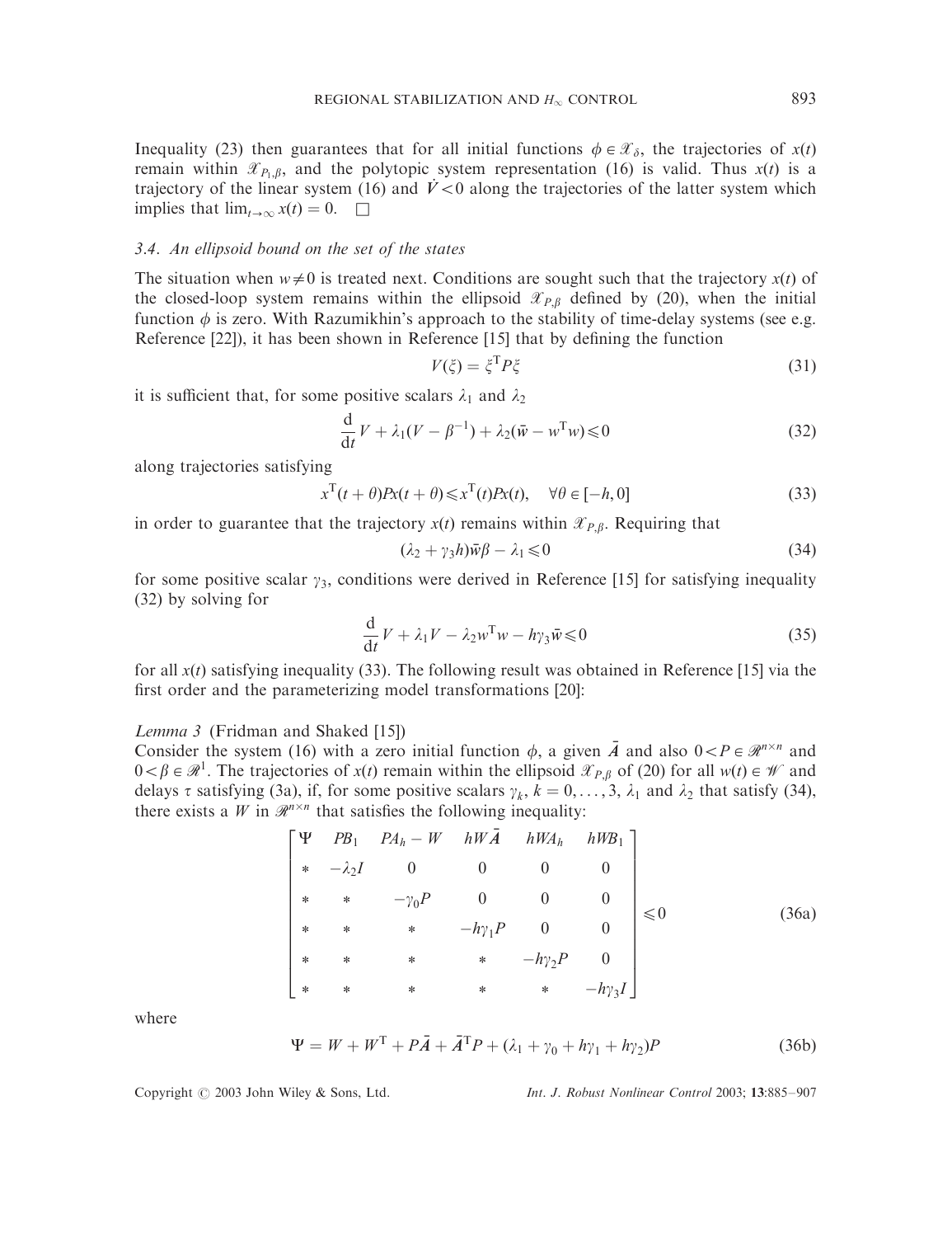Remark 1

It follows from Equation (36b) that the smaller  $\lambda_1$  becomes, the less restrictive is inequality (36a). One may therefore change inequality (34) into an equality.

The conditions of Lemma 3 have been derived for a given  $\overline{A}$ . In order to ensure that  $x(t) \in \mathcal{X}_{P,B}$ for all  $\bar{A}$  in  $\Omega_a$  and that we exploit the convexity properties of Lemma 2, additional conditions should be added to (36) which will guarantee that, for any  $x(t)$  satisfying (20) the system representation (16) is valid. As in inequalities (22), in order to guarantee that  $|h_i x| \leq \bar{u}_i$ ,  $\forall x \in$  $\mathscr{X}_{P,\beta}$ ,  $i = 1, \ldots, m$  we require the following:

$$
\begin{bmatrix} \beta & g_i P \\ * & \bar{u}_i^2 P \end{bmatrix} \geq 0, \quad i = 1, \dots, m
$$
 (37)

The latter inequalities, if satisfied, yield a valid polytopic representation of (16). Applying Lemma 2 and using the convexity property of  $\overline{A}$  in (36), the following is thus obtained:

Lemma 4

Consider the system (9). For given  $0 < P \in \mathcal{R}^{n \times n}$ ,  $K \in \mathcal{R}^{m \times n}$  and positive scalars  $\beta$  and  $\bar{w}$ , the trajectories of  $x(t)$  remain within the ellipsoid  $\mathcal{X}_{P,\beta}$  of (20) for all  $w(t) \in \mathcal{W}$ ,  $\phi(\theta) \equiv 0$  and delays  $\tau$ that satisfy (3a) if there exist  $W \in \mathbb{R}^{n \times n}$ ,  $H \in \mathbb{R}^{m \times n}$  and positive scalars  $\gamma_k$ ,  $k = 0, \ldots, 3$  and  $\lambda$ that satisfy (37) and the following set of inequalities,

$$
\begin{bmatrix}\n\Psi & PB_1 & PA_h - W & hW(A + B_2(D_jK + D_j^-H)) & hW A_h & hW B_1 \\
* & -\lambda I & 0 & 0 & 0 & 0 \\
* & * & -\gamma_0 P & 0 & 0 & 0 \\
* & * & * & -h\gamma_1 P & 0 & 0 \\
* & * & * & * & -h\gamma_2 P & 0 \\
* & * & * & * & * & -h\gamma_3 I\n\end{bmatrix} \le 0, j = 1, ..., 2^m
$$
\n(38a)

where

$$
\Psi = W + W^{T} + P(A + B_{2}(D_{j}K + D_{j}^{-}H)) + (A + B_{2}(D_{j}K + D_{j}^{-}H))^{T}P
$$
  
+ ((\lambda + h\gamma\_{3})\bar{w}\beta + \gamma\_{0} + h(\gamma\_{1} + \gamma\_{2}))P. (38b)

Remark 2

In the statement of Lemma 4 it is assumed that both *P* and *K* are given. The inequalities obtained are nevertheless nonlinear due to the products of *H* by *W* : These non-linearities can be resolved if *W* is chosen a priori in the form of  $W = PF$ , where *F* is given.

The result of Lemma 4 can be used to determine whether a given state-feedback control law leads to state trajectories  $x(t)$  that remain within  $\mathcal{X}_{P,B}$  for all  $w(t) \in \mathcal{W}$ . It cannot readily be applied in synthesis where the state-feedback gain matrix that achieves the required boundedness is sought. Therefore, choosing  $W = \varepsilon P A_h$  and denoting  $Q_1 = P^{-1}$ , (38a) can be multiplied on both sides by diag $\{Q_1, I\}$  and the following is obtained.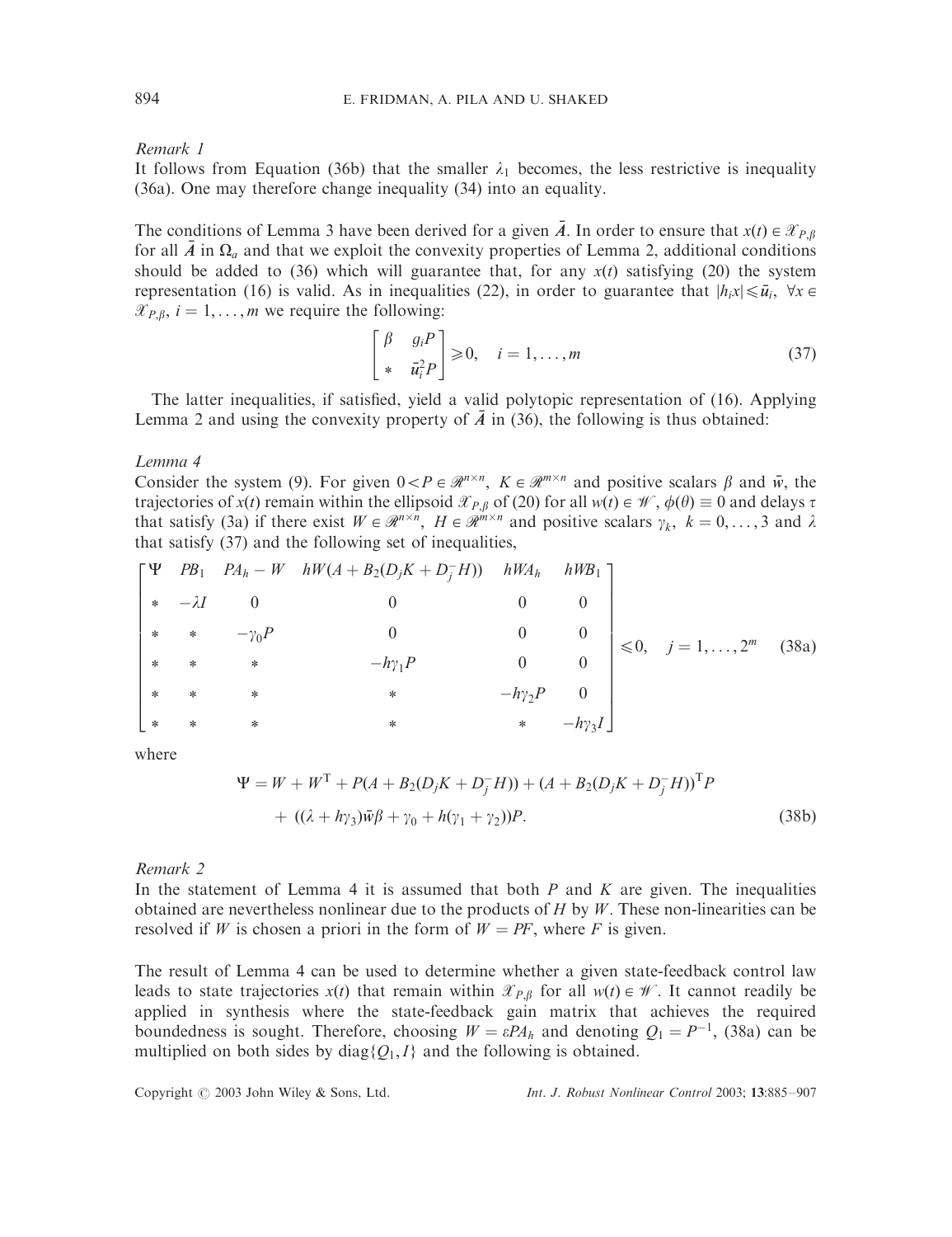Lemma 5

Consider the system (9) with the feedback control law (6). Given positive scalars  $\beta$  and  $\bar{w}$ , the trajectories of  $x(t)$  remain within the ellipsoid  $\mathcal{X}_{P,\beta}$  of (20), for some  $0 < P \in \mathcal{R}^{n \times n}$  and for all  $w(t) \in \mathcal{W}$ ,  $\phi(\theta) \equiv 0$  and delays  $\tau$  that satisfy (3a) if there exist  $0 < Q_1 \in \mathcal{R}^{n \times n}$ , *Y* and  $G \in \mathcal{R}^{m \times n}$ and positive scalars  $\gamma_k$ ,  $k = 0, \ldots, 3$  and  $\lambda$  that satisfy (22) and the following set of inequalities:

$$
\begin{bmatrix}\n\Psi_{1j} & B_1 & (1 - \varepsilon)A_h & \varepsilon h(AQ_1 + B_2(D_jY + D_j^-G)) & \varepsilon hA_hQ_1 & \varepsilon hB_1 \\
* & -\lambda I & 0 & 0 & 0 & 0 \\
* & * & -\gamma_0Q_1 & 0 & 0 & 0 \\
* & * & * & -h\gamma_1Q_1 & 0 & 0 \\
* & * & * & * & -h\gamma_2Q_1 & 0 \\
* & * & * & * & * & -h\gamma_3I\n\end{bmatrix}
$$
\n
$$
\leq 0, \quad j = 1, ..., 2^m
$$
\n(39a)

where

$$
\Psi_{1j} = (A + \varepsilon A_h)Q_1 + Q_1(A^{\mathsf{T}} + \varepsilon A_h^{\mathsf{T}}) + B_2(D_j Y + D_j^{\mathsf{T}} G) + (Y^{\mathsf{T}} D_j + G^{\mathsf{T}} D_j^{\mathsf{T}})B_2^{\mathsf{T}} + ((\lambda + h\gamma_3)\bar{w}\beta + \gamma_0 + h(\gamma_1 + \gamma_2))Q_1
$$
\n(39b)

The matrix *P* is then given by  $P = Q_1^{-1}$  and the feedback gain matrix which leads to  $x(t) \in \mathcal{X}_{P,\beta}$  is given by  $K = YQ_1^{-1}$ .

#### 3.5.  $H_{\infty}$  control

The  $H_{\infty}$  performance is achieved if

$$
\frac{\mathrm{d}}{\mathrm{d}t}V + z^{\mathrm{T}}(t)z(t) - \gamma^2 w^{\mathrm{T}}(t)w(t) < 0
$$

where  $V$  is given by (18). Similarly to Theorem 1, we obtain the following.

#### Lemma 6

The inequality (8) holds for a given  $K \in \mathcal{R}^{m \times n}$  if the conditions of Lemma 5 are satisfied and there exist  $\tilde{P}$ , of the form of (19), and  $\tilde{Z} \in \mathcal{R}^{2n \times 2n}$ ,  $S, R \in \mathcal{R}^{n \times n}$ ,  $\bar{W} \in \mathcal{R}^{n \times 2n}$  and  $H \in \mathcal{R}^{m \times n}$  that satisfy the following.

$$
\begin{bmatrix} \bar{\Psi}_j & \tilde{P}^T \begin{bmatrix} 0 \\ B_1 \end{bmatrix} & \tilde{P}^T \begin{bmatrix} 0 \\ A_h \end{bmatrix} - \bar{W}^T & \begin{bmatrix} C_j^T \\ 0 \end{bmatrix} \\ * & -\gamma^2 I & 0 & 0 \\ * & * & -(1-d)S^{-1} & 0 \\ * & * & * & -1 \end{bmatrix} < 0, \quad j = 1, ..., 2^m \tag{40a}
$$
\n
$$
\begin{bmatrix} R^{-1} & \bar{W} \\ * & \tilde{Z} \end{bmatrix} \ge 0 \tag{40b}
$$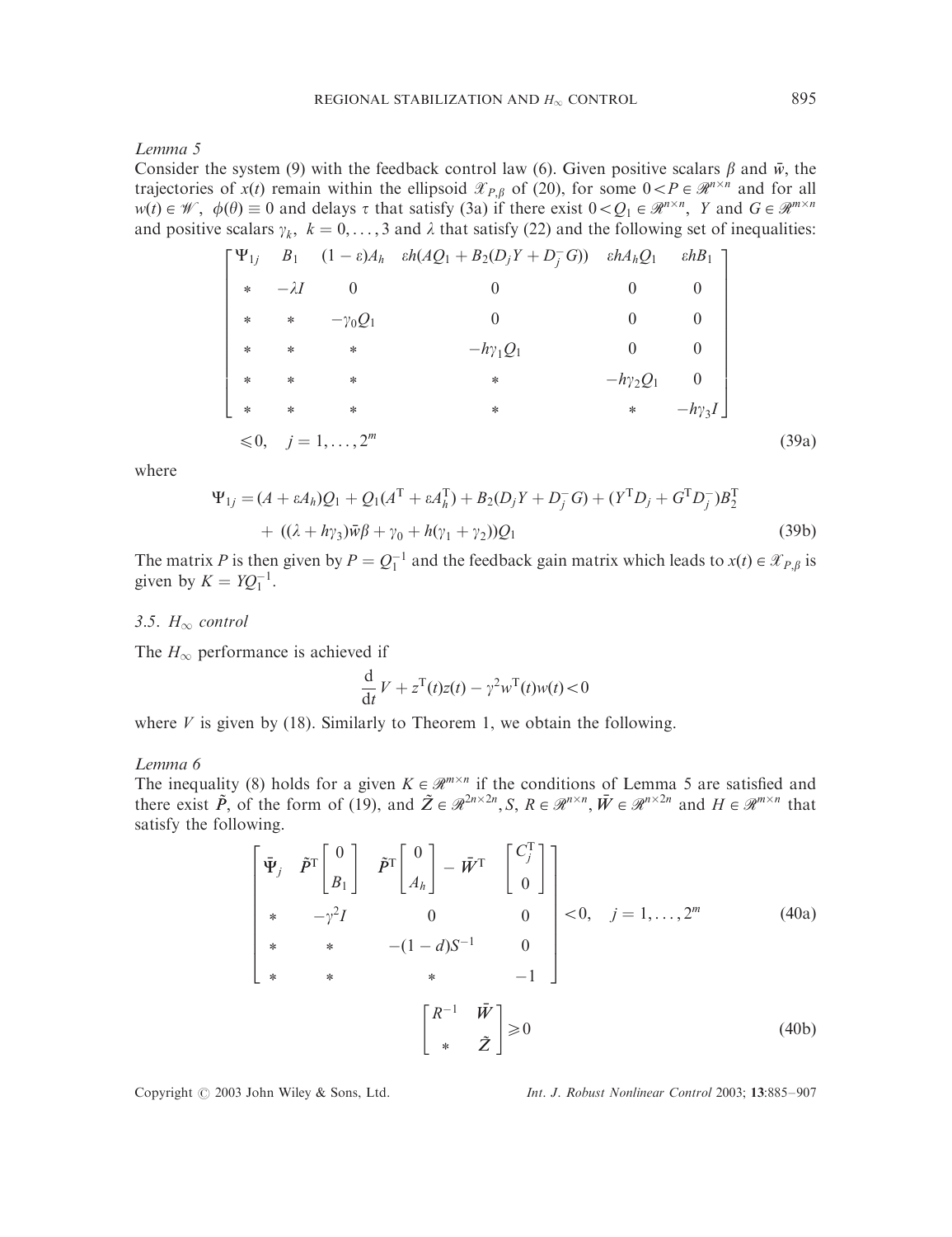where

$$
\begin{aligned}\n\tilde{\Psi}_j &= \tilde{P}^{\mathrm{T}} \begin{bmatrix} 0 & I \\ A_j + B_2(D_j K + D_j^- H) & -I \end{bmatrix} + \begin{bmatrix} 0 & A_j^{\mathrm{T}} + (K^{\mathrm{T}} D_j + H^{\mathrm{T}} D_j^-) B_2^{\mathrm{T}} \\ I & -I \end{bmatrix} \tilde{P} \\
&+ \begin{bmatrix} S^{-1} & 0 \\ 0 & h R^{-1} \end{bmatrix} + \begin{bmatrix} \bar{W}^{\mathrm{T}} & 0 \end{bmatrix} + \begin{bmatrix} \bar{W} \\ 0 \end{bmatrix}\n\end{aligned}
$$

In order to obtain a tractable set of inequalities that can be used for both, boundedness of the states and  $H_{\infty}$  performance synthesis purposes, the following is further assumed:

$$
\bar{W} = (\bar{\varepsilon} - 1)[P_2 \ P_3] \tag{41}
$$

where  $\bar{\epsilon}$  is a tuning parameter. Next taking *Q* of (29a), we obtain from Lemma 6 that  $J < 0$  if the conditions of Lemma 5 are satisfied and if for some scalar  $\bar{\epsilon}$  there exist  $0 < Q_1$ , *S*,  $Q_2$ ,  $Q_3$ , *R*,  $Z_1$ ,  $Z_2, Z_3 \in \mathcal{R}^{n \times n}$ , *Y* and  $G \in \mathcal{R}^{m \times n}$  that satisfy (22) and the following inequality:

$$
\begin{bmatrix}\nQ_2 + Q_2^T + hZ_1 & \sum_j & Q_1 & hQ_2^T & Q_1C^T + (Y^TD_j + G^TD_j^T)D_{12}^T & 0 & 0 \\
\ast & -Q_3 - Q_3^T + hZ_3 & 0 & hQ_3^T & 0 & B_1 & (\bar{\varepsilon} - 1)A_hS \\
\ast & \ast & -S & 0 & 0 & 0 & 0 \\
\ast & \ast & \ast & \ast & -hR & 0 & 0 & 0 \\
\ast & \ast & \ast & \ast & \ast & -I & 0 & 0 \\
\ast & \ast & \ast & \ast & \ast & \ast & -I & 0 \\
\ast & \ast & \ast & \ast & \ast & \ast & -I & 0 \\
\ast & \ast & \ast & \ast & \ast & \ast & -(1 - d)S\n\end{bmatrix}
$$
\n
$$
<0 \quad j = 1, ..., 2^m
$$
\n(42a)

$$
\begin{bmatrix} R & 0 & \bar{\epsilon} R A_h^{\mathrm{T}} \\ * & Z_1 & Z_2 \\ * & * & Z_3 \end{bmatrix} \ge 0 \tag{42b}
$$

where  $\sum_j$  is defined in (24) with  $\varepsilon$  replaced by  $\bar{\varepsilon}$  and where *Y* and *G* are the same decision variables that appear in the conditions of Lemma 5. The next result thus follows from Lemma 5 and (42).

## Theorem 2

For given positive scalars  $\gamma$  and  $\bar{w}$ , there exists a state-feedback gain *K* that internally stabilizes (9) and leads to (8) for all delays  $\tau$  that satisfy (3), if for some tuning parameters  $\varepsilon$  and  $\bar{\varepsilon}$  there exist  $0 < Q_1$ , *S*,  $Q_2$ ,  $Q_3$ ,  $R \in \mathbb{R}^{n \times n}$ ,  $Y \in \mathbb{R}^{m \times n}$  and positive scalars  $\beta$ ,  $\gamma_k$ ,  $k = 0, 1, ..., 3$  and  $\lambda$  that satisfy (42), (22) and (39).

If a solution exists, the feedback gain matrix that achieves the required performance is given by (25).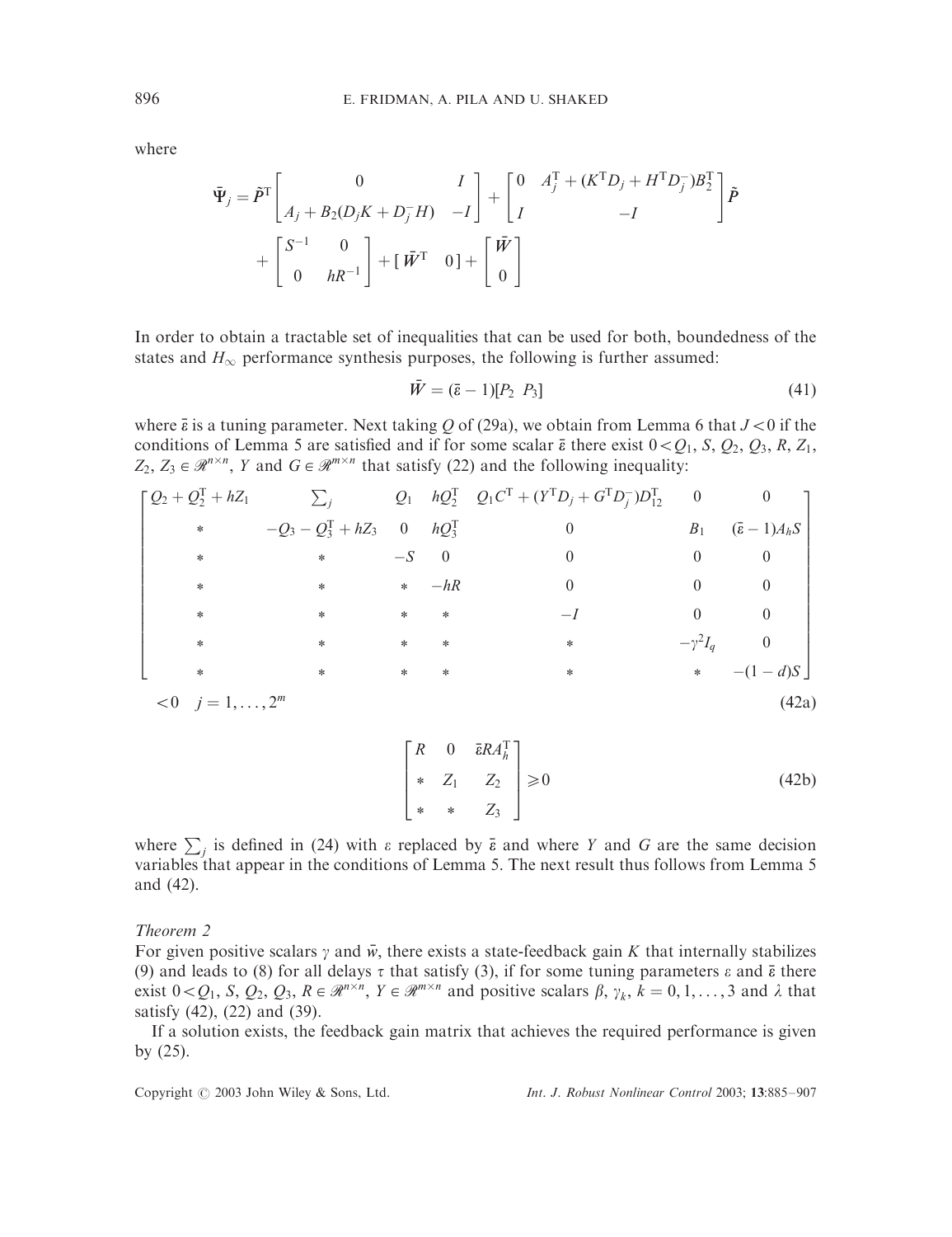The conditions of Theorem 2 depend on the upper-bound of the delay length *h*: Corresponding delay-independent conditions that provide a result that is valid for all  $0 < h$  and  $\tau \le d$  are readily obtained from Theorem 2 by letting  $\varepsilon = \bar{\varepsilon} = 0$ ,  $R = \rho^{-1}I_n$ ,  $Z = 0$  and  $\rho$ ,  $\gamma_1$ ,  $\gamma_2$ ,  $\gamma_3 \to 0$ . The following result is obtained.

#### Corollary 1

For given positive scalars  $\gamma$  and  $\bar{w}$ , there exists a state-feedback gain *K* which for zero initial conditions leads to (8) for all  $w(t) \in \mathcal{W}$ , independently of the delay length and for  $\tau \le d$ , if there exist if for some scalar  $\varepsilon$  there exist  $0 < Q_1$ ,  $S$ ,  $Q_2$ ,  $Q_3$ ,  $R \in \mathbb{R}^{n \times n}$ ,  $Y$  and  $G \in \mathbb{R}^{m \times n}$  and positive scalars  $\beta$ ,  $\gamma_0$  and  $\lambda$  that satisfy (22) and the following set of inequalities:

$$
\begin{bmatrix}\nQ_2 + Q_2^{\mathrm{T}} & \sum_j & 0 & 0 & Q_1 & Q_1 C^{\mathrm{T}} + (Y^{\mathrm{T}} D_j + G^{\mathrm{T}} D_j^{\mathrm{T}}) D_{12}^{\mathrm{T}} \\
\ast & -Q_3 - Q_3^{\mathrm{T}} & B_1 & A_h S & 0 & 0 \\
\ast & \ast & -\gamma^2 I_q & 0 & 0 & 0 \\
\ast & \ast & \ast & - (1 - d) S & 0 & 0 \\
\ast & \ast & \ast & \ast & -S & 0 \\
\ast & \ast & \ast & \ast & \ast & -I\n\end{bmatrix} < 0 \quad (43a)
$$

and

$$
\begin{bmatrix} AQ_1 + Q_1 A^{\mathrm{T}} + B_2 (D_j Y + D_j^{\mathrm{T}} G) + (Y^{\mathrm{T}} D_j + G^{\mathrm{T}} D_j^{\mathrm{T}}) B_2^{\mathrm{T}} + (\lambda \bar{\omega} + \gamma_0) Q_1 & B_1 & A_h Q_1 \\ * & & & & \\ * & & & & \\ * & & & * & -\gamma_0 Q_1 \end{bmatrix}
$$
  

$$
\leq 0, \quad j = 1, ..., 2^m
$$
 (43b)

$$
(\lambda \bar{w} + \gamma_0) \leq 0 \tag{43c}
$$

where  $\sum_j$  is defined in (24), with  $\varepsilon$  replaced by zero.

If a solution exists, the feedback gain matrix that achieves the required performance is given by (25).

#### Remark 3

The results of Theorem 2 assume that except for the time-delay, which satisfies (3), the matrices of the system model of (9) are all known. Treating the scalar parameters in the inequalities of the theorem as tuning parameters, these inequalities become LMIs that are affine in the system's matrices. These LMIs can thus be used to solve the  $H_{\infty}$  control problem in the case when uncertainty is encountered in the matrices of the system. Assuming that this uncertainty is of the polytopic type [16], a solution to the control problem is obtained by solving the inequalities of Theorem 2 at each vertex of the uncertainly polytope.

#### 3.6. Parameter varying solution

In (42a) the same  $Q_1$ ,  $Q_2$  and  $Q_3$  appear in all of the  $2^m$  inequalities. The solution to all of the inequalities in Theorem 2, if it exists, will lead to a local quadratic stability condition. The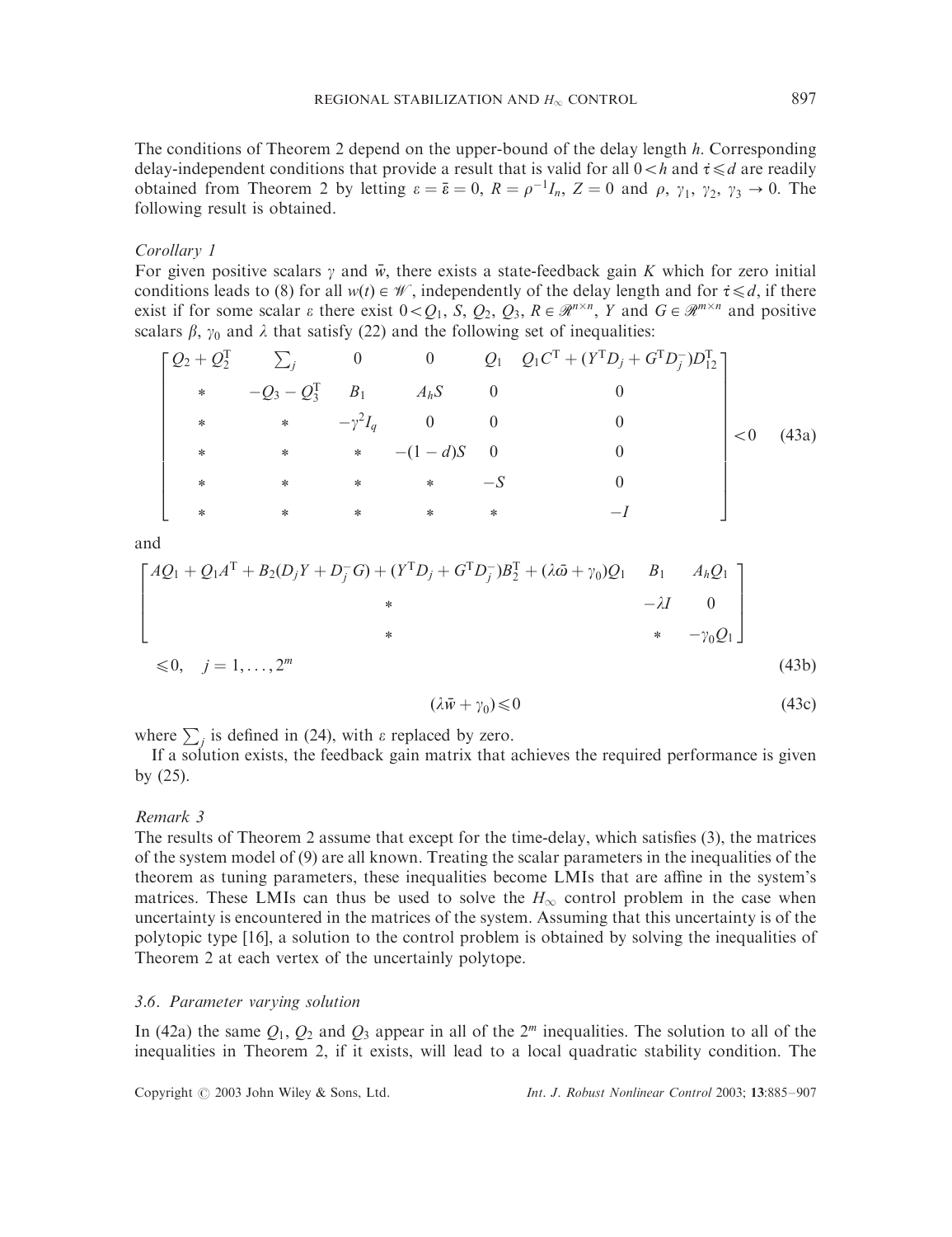requirement for quadratic stability imposes a serious constraint on the solution which will now be alleviated.

It is readily verified that (42a) is equivalent to

$$
\begin{bmatrix}\n\hat{Q}^{\mathrm{T}}\hat{A}_j^{\mathrm{T}} + \hat{A}_j\hat{Q} + \text{diag}\{hZ,0\} & \hat{Q}^{\mathrm{T}}\begin{bmatrix} I & 0\\ 0 & hI \end{bmatrix} & \begin{bmatrix} 0 & 0\\ B_1 & (\bar{\varepsilon}-1)A_hS \end{bmatrix} \\
\ast & -\begin{bmatrix} S & 0\\ * & hR \end{bmatrix} & 0 \\
\ast & \ast & -\begin{bmatrix} \gamma^2 I_q & 0\\ * & (1-d)S \end{bmatrix}\n\end{bmatrix}
$$
\n
$$
\leq 0, \quad j = 1, ..., 2^m
$$
\n(44a)

where

$$
\hat{Q} = \text{diag}\{Q, \frac{1}{2}I_p\} \tag{44b}
$$

$$
\hat{A}_j = \hat{A}_0 + \begin{bmatrix} 0 \\ B_2 \\ D_{12} \end{bmatrix} (D_j K + D_j^- H)[I_n \ 0]
$$
\n(44c)

$$
\hat{A}_0 = \begin{bmatrix} 0 & I_n & 0 \\ A + \varepsilon A_h & -I_n & 0 \\ C & 0 & -I_p \end{bmatrix}
$$
 (44d)

Similarly, (39a) is equivalent to

$$
\begin{bmatrix}\n\hat{A}_j \tilde{Q} + \tilde{Q} \hat{A}_j^T & \begin{bmatrix} I_n \\ 0 \end{bmatrix} \begin{bmatrix} B_1 & (1 - \varepsilon) A_h & \varepsilon h A_h Q_1 & \varepsilon h B_1 \end{bmatrix} \end{bmatrix} \leq 0, \quad j = 1, ..., 2^m \quad (45a)
$$
\n
$$
+ \text{diag}\{\lambda I_q, \gamma_0 Q_1, h \gamma_2 Q_1, \gamma_3 I_q\}
$$

where

$$
\tilde{Q} = \text{diag}\{Q_1, Q_1\} \tag{45b}
$$

$$
\hat{\mathbf{A}}_j = \hat{\mathbf{A}}_0 + \begin{bmatrix} I \\ 0 \end{bmatrix} B_2 (D_j K + D_j^- H) [I_n \ I_n]
$$
\n(45c)

$$
\hat{\mathbf{A}}_0 = \begin{bmatrix} A + \varepsilon A_h + \phi_1 I_n & \varepsilon h A \\ 0 & -\frac{h}{2} \gamma_1 I_n \end{bmatrix}
$$
(45d)

and

$$
\phi_1 = \frac{1}{2}((\lambda + h\gamma_3)\bar{w}\beta + \gamma_0 + h(\gamma_1 + \gamma_2))
$$
\n(45e)

The following is applied to (44) and (45).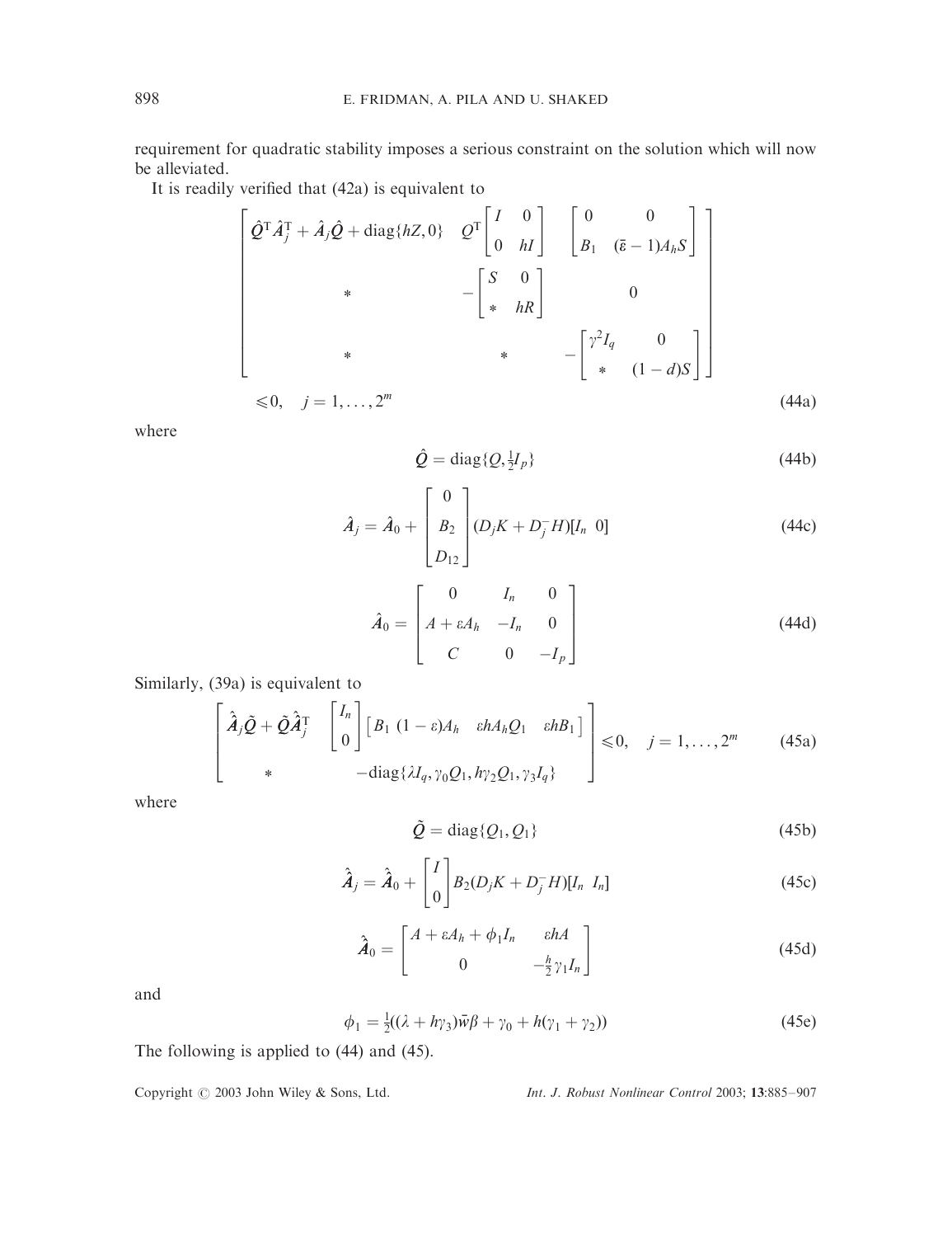## Lemma 7

The inequalities (44a) and (45a) are equivalent to the following.

$$
\begin{bmatrix}\n\hat{G}^{\mathrm{T}}\hat{A}_{j}^{\mathrm{T}} + \hat{A}_{j}\hat{G} + \text{diag}\{hZ,0\} & -\hat{Q}^{\mathrm{T}} + \hat{G}^{\mathrm{T}} - \hat{A}_{j}\hat{H} & Q^{\mathrm{T}} \begin{bmatrix} I & 0 \\ 0 & hI \end{bmatrix} & \begin{bmatrix} 0 & 0 \\ B_{1} & (\bar{\varepsilon} - 1)A_{h}S \end{bmatrix} \\
* & -\hat{H} - \hat{H}^{\mathrm{T}} & 0 & 0 \\
* & * & -\begin{bmatrix} S & 0 \\ * & hR \end{bmatrix} & 0 \\
* & * & -\begin{bmatrix} \gamma^{2}I_{q} & 0 \\ * & (1 - d)S \end{bmatrix} \end{bmatrix} \leq 0 \tag{46}
$$

and

$$
\begin{bmatrix}\n\hat{A}_{j}\tilde{G} + \tilde{G}\hat{A}_{j}^{T} & -\tilde{Q} + \tilde{G} - \hat{A}_{j}\tilde{H} & \begin{bmatrix} I_{n} \\ 0 \end{bmatrix} \begin{bmatrix} B_{1} & (1 - \varepsilon)A_{h} & \varepsilon h A_{h}Q_{1} & \varepsilon h B_{1} \end{bmatrix} \\
* & -\tilde{H} - \tilde{H}^{T} & 0 \\
* & * & -\text{diag}\{\lambda I_{q}, \gamma_{0}Q_{1}, \ h\gamma_{2}Q_{1}, \gamma_{3}I_{q}\}\n\end{bmatrix}
$$
\n
$$
\leq 0, \quad j = 1, ..., 2^{m}
$$
\n(47)

respectively, where  $\hat{H}$ ,  $\hat{H}$ ,  $\hat{G}$  and  $\tilde{G}$  are matrices of appropriate dimensions.

## Proof

The proof applies arguments similar to those used in Reference [23] for verifying robust stability of systems without delay. Denoting the left hand side of (44a) by  $\hat{W}_i$ , then if there exists a solution to  $\hat{W}_j$  < 0, for a specific  $j \in [0, 2^m]$ , it is readily found, using Schur's formula, that for  $\hat{G} = \hat{Q}$  and  $\hat{H} = \rho I_{2n+p}$ , where  $\rho$  is a positive scalar, (46) holds for any  $\rho$  that satisfies

$$
\rho[\hat{A}^{(j)T} \quad 0 \quad 0]^{\text{T}} [\hat{A}^{(j)T} \quad 0 \quad 0] < -2\hat{W}_j
$$

On the other hand, if (46) possesses a solution one can multiply (46) by  $\Gamma$  and  $\Gamma^T$ , on the right and on the left, respectively, where:

$$
\Gamma = \begin{bmatrix} I_n & 0 & 0 & 0 \\ -\hat{A}^{(j)\text{T}} & I & 0 & 0 \\ 0 & 0 & I & 0 \\ 0 & 0 & 0 & I \end{bmatrix}
$$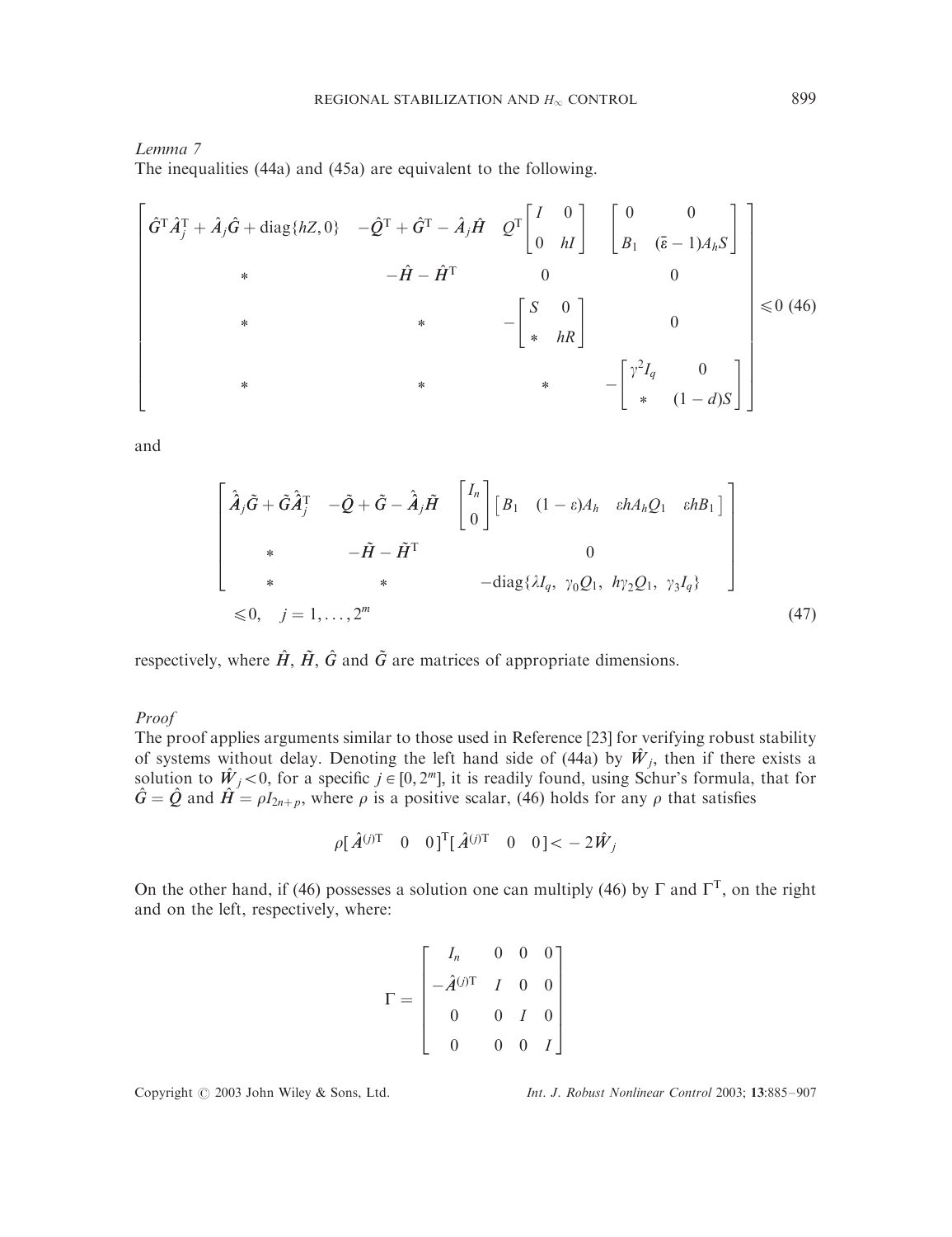The resulting LMI is then

$$
\begin{bmatrix} \hat{W}_j & \begin{bmatrix} -\hat{Q} + \hat{G}^{\mathrm{T}} + \hat{A}^{(j)} \hat{H}^{\mathrm{T}} \\ 0 & \end{bmatrix} \end{bmatrix} < 0
$$
 (48)

and (44a) clearly follows. Similar arguments are applied to (47) and (45).  $\Box$ 

The inequalities of Lemma 7 are now ready to be applied to the uncertain case. In the case where the matrices of the system are not exactly known, we assume that they belong to  $\Omega \in \mathscr{C}o\{\Omega_i, j = 1, \ldots, \overline{N}\}\$ , where,

$$
\Omega = \sum_{j=1}^{\bar{N}} f_j \bar{\Omega}_j \text{ for some } 0 \le f_j \le 1, \quad \sum_{j=1}^{\bar{N}} f_j = 1 \tag{49}
$$

where the  $\bar{N}(\bar{N} > 2^m)$  vertices of the polytope are described by

$$
\Omega_j = \begin{bmatrix} A^{(j)} & A_h^{(j)} & B_1^{(j)} & C^{(j)} & D_j \end{bmatrix}
$$

It is assumed, for simplicity, that the matrices  $B_2$  and  $D_{12}$  in (9) and (10) are known.

Defining the structures:

$$
\hat{G}_j = \begin{bmatrix} G_1 & 0 \\ G_2^{(j)} & G_3^{(j)} \end{bmatrix} \tag{50a}
$$

$$
\hat{H}_j = \begin{bmatrix} \alpha_1 G_1 & 0 \\ H_2^{(j)} & H_3^{(j)} \end{bmatrix}
$$
\n(50b)

$$
\tilde{G}_j = \begin{bmatrix} \alpha_2 G_1 & 0 \\ \tilde{G}_2^{(j)} & \tilde{G}_3^{(j)} \end{bmatrix}
$$
 (50c)

$$
\tilde{H}_j = \begin{bmatrix} \alpha_3 G_1^{(j)} & 0 \\ \tilde{H}_2^{(j)} & \tilde{H}_3^{(j)} \end{bmatrix}
$$
 (50d)

$$
Q_j = \begin{bmatrix} Q_1^{(j)} & 0 \\ Q_2^{(j)} & Q_3^{(j)} \end{bmatrix}
$$
 (50e)

for some positive scalars  $\alpha_i$ ,  $i = 1, 2, 3$ , we apply Lemma 7 to Theorem 2 and obtain the following.

Theorem 3

For given positive scalars  $\gamma$  and  $\bar{w}$ , there exists a state-feedback gain *K* that internally stabilizes (9), over the uncertainty polytope  $\Omega$  and leads to (8) for all delays  $\tau$  that satisfy (3), if for some positive tuning parameters  $\varepsilon$ ,  $\bar{\varepsilon}$  and  $\alpha_i$ ,  $i = 1, 2, 3$  there exist  $Q_j \in \mathbb{R}^{2n \times 2n}$  of the structure (50e), with  $0 < Q_1^{(j)}$ ,  $\hat{G}_j$ ,  $\hat{H}_j \in \mathbb{R}^{(2n+p)\times(2n+p)}$  of the structure (50a) and (50b), with  $0 < G_1$ ,  $\tilde{G}_j$ ,  $\tilde{H}_j \in$  $\mathscr{R}^{2n\times 2n}$  of the structure (50c) and (50d),  $Z_j \in \mathscr{R}^{(2n+p)\times (2n+p)}$ ,  $0 < Q_{1j}$ ,  $R_j \in \mathscr{R}^{n\times n}$ ,  $j = 1, \ldots, \overline{N}$ ,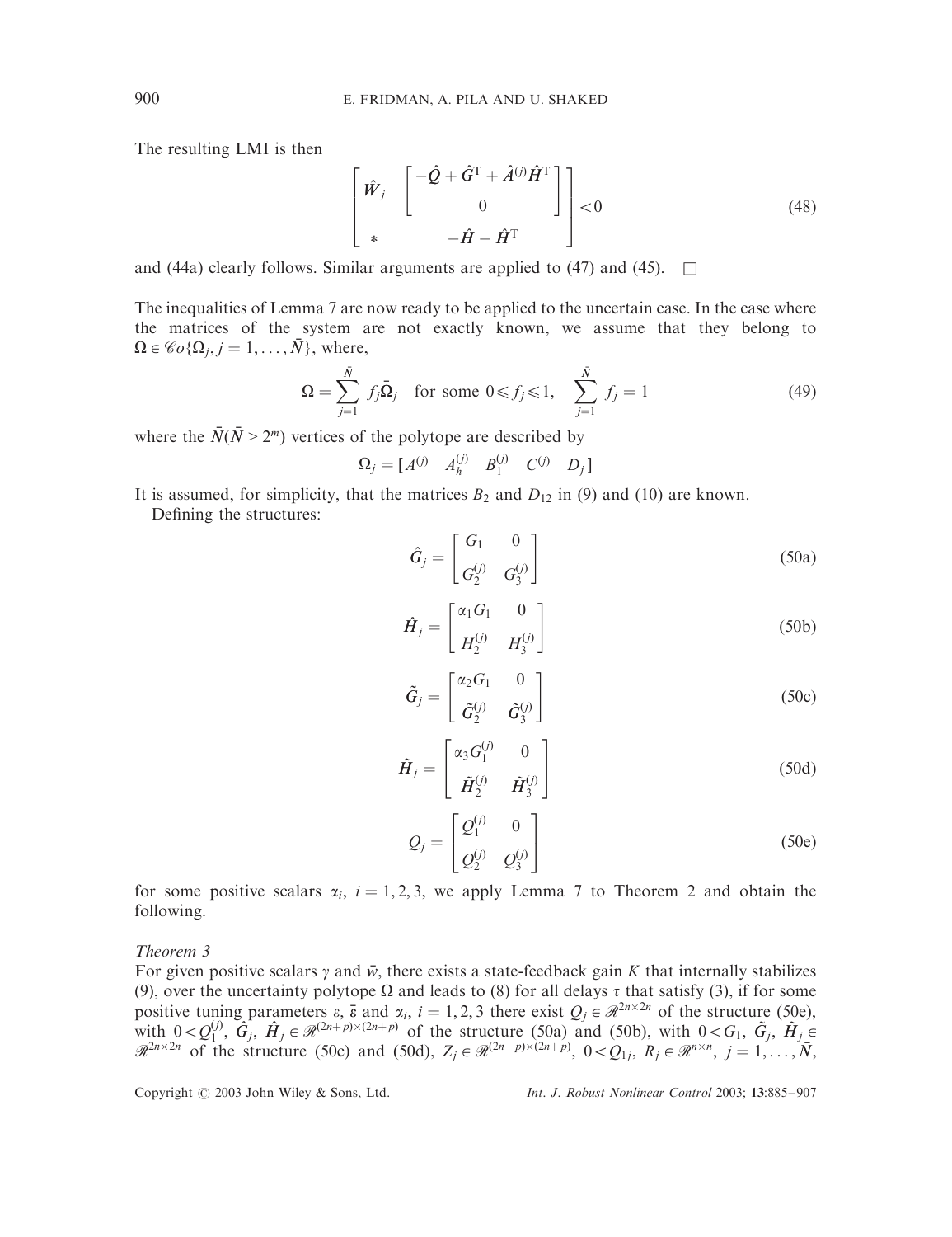positive scalars  $\lambda$ ,  $\overline{\lambda}$ ,  $\beta$ ,  $\gamma$ <sub>i</sub>,  $i = 0, \ldots, 3$ ,  $S \in \mathbb{R}^{n \times n}$  and  $Y$ ,  $G \in \mathbb{R}^{m \times n}$  that satisfy the following for  $j = 1, ..., \bar{N}$ :

$$
\begin{bmatrix}\n\sum_{1}^{(j)} & -\hat{Q}_{j}^{T} + \hat{G}_{j}^{T} - \hat{A}_{0}^{(j)}\hat{H}_{j} - \alpha_{1} \begin{bmatrix} 0 \\ B_{2} \\ D_{12} \end{bmatrix} (D_{j}Y + D_{j}^{-}G)[I_{n} \ 0] & Q_{j}^{T} \begin{bmatrix} I & 0 \\ 0 & hI \end{bmatrix} & \begin{bmatrix} 0 & 0 \\ B_{1}^{(j)} & (\bar{\varepsilon} - 1)A_{h}^{(j)}S \end{bmatrix} \\
* & -\hat{H}_{j} - \hat{H}_{j} & 0 & 0 \\
* & * & -\begin{bmatrix} S & 0 \\ * & hR_{j} \end{bmatrix} & 0 \\
* & * & -\begin{bmatrix} \gamma^{2}I_{q} & 0 \\ * & (1 - d)S \end{bmatrix}\n\end{bmatrix} \tag{51a}
$$

$$
\sum_{1}^{(j)} = \hat{G}_{j}^{T} \hat{A}_{0}^{(j)T} + \hat{A}_{0}^{(j)} \hat{G}_{j} + \begin{bmatrix} 0 \\ B_{2} \\ D_{12} \end{bmatrix} (D_{j}Y + D_{j}^{-}G)[I_{n} \ 0] + \begin{bmatrix} I_{n} \\ 0 \end{bmatrix} (Y^{T}D_{j} + G^{T}D_{j}^{-}) \begin{bmatrix} 0 \\ B_{2} \\ D_{12} \end{bmatrix}^{T}
$$
  
+ diag{hZ<sub>j</sub>, 0} (51b)

$$
\begin{bmatrix}\n\sum_{2}^{(j)} & -\text{diag}\{Q_{1j}, Q_{1j}\} + \tilde{G}_{j} - \hat{A}_{0}^{(j)}\tilde{H}_{j} - \alpha_{2} \begin{bmatrix} I_{n} \\ 0 \end{bmatrix} B_{2}(D_{j}Y + D_{j}^{-}G) \begin{bmatrix} I_{n} \\ I_{n} \end{bmatrix}^{T} & \begin{bmatrix} I_{n} \\ 0 \end{bmatrix} \begin{bmatrix} B_{1}^{(j)} & (1 - \varepsilon)A_{h} & \varepsilon h A_{h} Q_{1j} & \varepsilon h B_{1}^{(j)} \end{bmatrix} \begin{bmatrix} \varepsilon h \\ \varepsilon h \end{bmatrix} \begin{bmatrix} \varepsilon h \\ \varepsilon h \end{bmatrix}^{T} & 0 \\
\ast & -\text{diag}\{ \lambda I_{q}, \gamma_{0} Q_{1j}, h \gamma_{2} Q_{1j}, \gamma_{3} I_{q} \}\n\end{bmatrix} \leq 0
$$
\n(52a)

$$
\sum_{2}^{(j)} = \hat{A}_{0}^{(j)}\tilde{G}_{j} + \tilde{G}_{j}\hat{A}_{0}^{(j)T} + \begin{bmatrix} I_{n} \\ 0 \end{bmatrix} B_{2}(D_{j}Y + D_{j}^{-}G)[I_{n} I_{n}] + \begin{bmatrix} I_{n} \\ I_{n} \end{bmatrix} (Y^{T}D_{j} + G^{T}D_{j}^{-})B_{2}^{T}[I_{n} 0] \qquad (52b)
$$

$$
\begin{bmatrix} \beta & g_i \\ * & \vec{u}_i^2 Q_1^{(j)} \end{bmatrix} \ge 0
$$
 (53a)

and

$$
\begin{bmatrix} \mathcal{Q}_1^{(j)} & I \\ * & \bar{\lambda}I \end{bmatrix} \ge 0
$$
 (53b)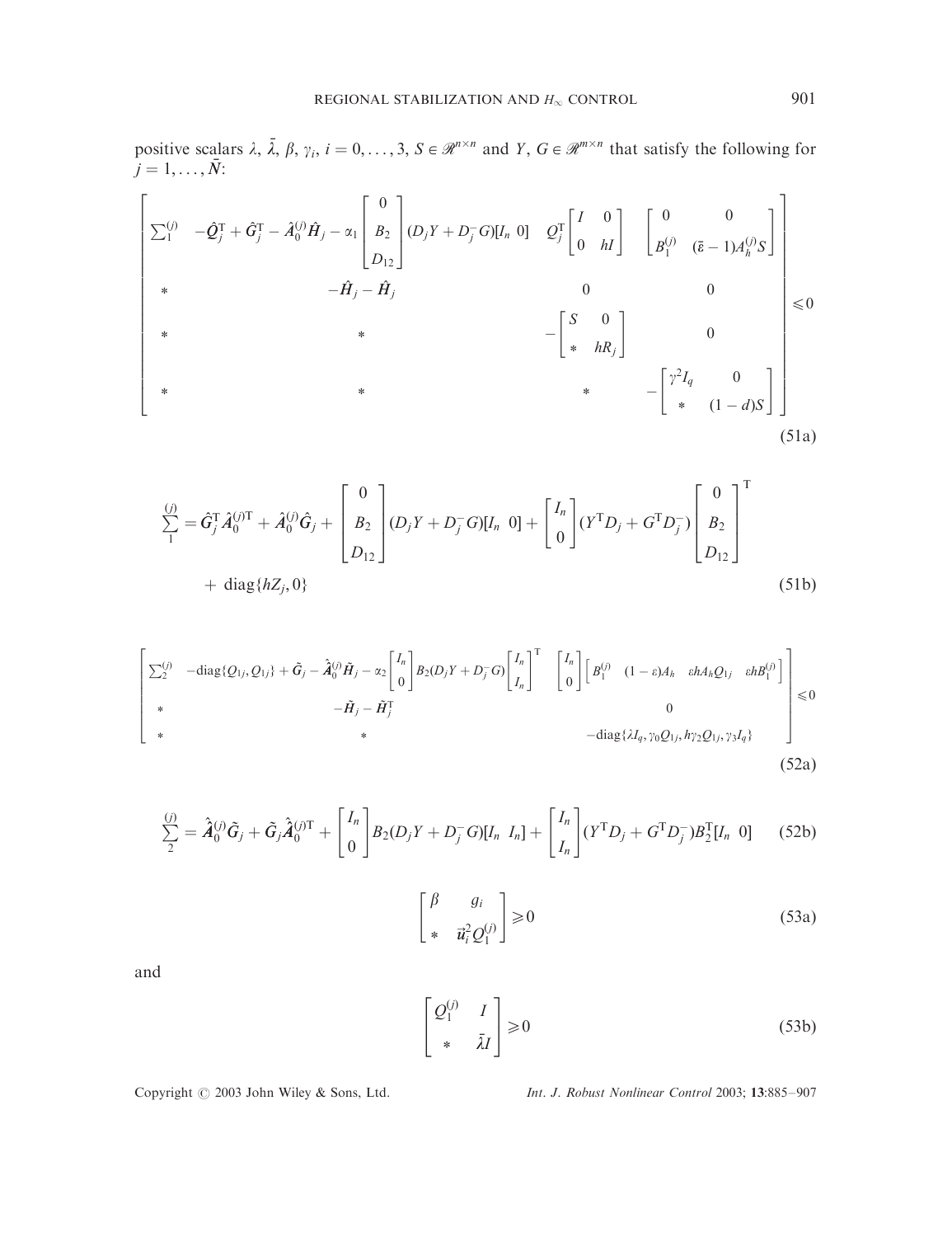where  $\bar{\lambda}$  is minimized and where

$$
\hat{A}_0^{(j)} = \begin{bmatrix} 0 & I_n & 0 \\ A^{(j)} + \varepsilon A_h^{(j)} & -I_n & 0 \\ C^{(j)} & 0 & -I_p \end{bmatrix} \text{ and } \hat{A}_0^{(j)} = \begin{bmatrix} A^{(j)} + \varepsilon A_h^{(j)} + \phi_1 I_n & \varepsilon h A^{(j)} \\ 0 & -\frac{h}{2} \gamma_1 I_n \end{bmatrix}
$$

The feedback gain matrix which achieves the required performance is given by:

$$
K = Y(G_1)^{-1}
$$
 (54)

# 4. EXAMPLES

# 4.1. Stabilization

We consider the stabilization example of Reference [8]. The system of (9) was considered there where

$$
A = \begin{bmatrix} 0.5 & -1 \\ 0.5 & -0.5 \end{bmatrix}, \quad A_d = \begin{bmatrix} 0.6 & 0.4 \\ 0 & -0.5 \end{bmatrix}, \quad B_2 = \begin{bmatrix} 1 \\ 1 \end{bmatrix}
$$

and where  $\bar{u} = 5$ .

In Reference [8] stabilization via state-feedback was obtained for delays that are less than or equal to  $h = 0.35$ . For  $\tau = 0.35$  the maximum radius of the stability ball achieved was 0.968. Applying the theory of Theorem 1 a stabilizing state-feedback controller has been obtained for all delays that are less than or equal to  $h = 1.854$ . For the latter delay, with  $d = 0$ , namely constant delay of  $\tau = 1.854$  the stabilizing gain was  $K = -[25.8809 \; 4.9315]$  with a stability ball radius of  $\delta_1 = \delta_2 = 0.091$ . This result was obtained for  $\varepsilon = 0.89$  and  $\beta = 1$ . The latter radius increases significantly when *h* decreases. For, say,  $h = 0.35, 1, 1.8$  the corresponding radii were (again  $\delta_1 = \delta_2$ ) 2.852, 1.7442, 0.8032, respectively. The stabilization theory of Theorem 1 results in state trajectories, for  $h = 0.35$ , which begin on the periphery of the inner circle, never leave the outer ellipse and end up at the origin (see Figure 1).

## 4.2.  $H_{\infty}$  control

We consider the example that appeared in References [11] and [8]. The system (1) is described by:

$$
A = \begin{bmatrix} 1 & 1.5 \\ 0.3 & -2 \end{bmatrix}, \quad A_h = \begin{bmatrix} 0 & -1 \\ 0 & 0 \end{bmatrix}, \quad B_2 = \begin{bmatrix} 10 \\ 1 \end{bmatrix}
$$
 (55)

We assume that  $h = 1$  s,  $d = 0$  and  $u_0 = 15$ . In Reference [11], quadratically local stabilization was achieved for all initial conditions in  $\chi_{\delta}$  (and  $\beta = 0$  in their paper) with a  $\delta_{\text{max}}$  < 58.395.

Application of Theorem 1 (in the present paper), resulted in a value of  $\delta_1 = \delta_2 = \delta_{\text{max}} =$ 79.43, which was obtained for  $\varepsilon = 1$  and  $\beta = 1$ . The corresponding state-feedback gain and *H* were:

$$
K = [-7.913 \quad 0.7323]
$$
 and  $H = -[0.1534 \quad 0.0164]$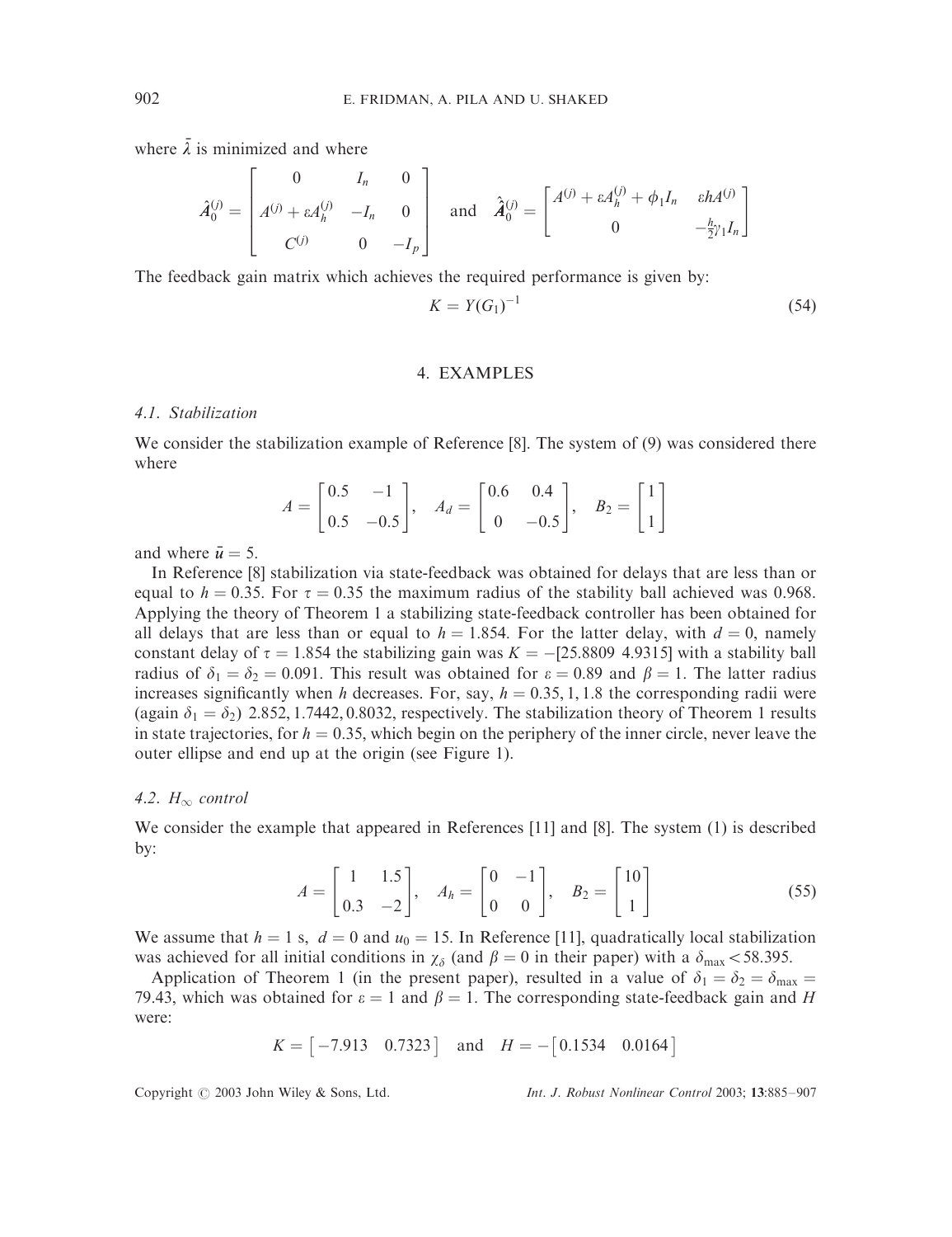

Figure 1. Stabilization result: delay = 0.35 s, inner circle radius =  $\delta_1 = \delta_2 = 2.852$ , outer ellipse  $x^T P_1 x \le \beta^{-1} = 1$ .

At this juncture we note the following points:

- $\bullet$  The above value of *H* implies that the input to the actuators may exceed  $\bar{u}$  during operation.
- As should be expected, the result is insensitive to the value of  $\beta$ . The task of the latter parameter is to scale the elements in *P*:
- The result we obtained for  $\delta_{\text{max}}$  is better than the one obtained by Tarbouriech *et al.* [11] and Cao *et al.* [8] for initial functions with small enough derivatives. Taking for example  $\delta_2 = 0$ , a maximum value of  $\delta_1 = 97.19$  is achieved. The improvement in  $\delta_{\text{max}}$  is partially due to the delay-dependent criterion used.
- The strength of the descriptor approach lies in its delay-dependent conditions. The theory developed in Reference [11] is, however, delay-independent. Applying our delay-independent version of Theorem 1 (letting  $\varepsilon = 0$  in (21)), values of  $\delta_1 = \delta_2 = 63.79$  were achieved along with a gain vector of

$$
K = -10^9[5.223 \ 2.596]
$$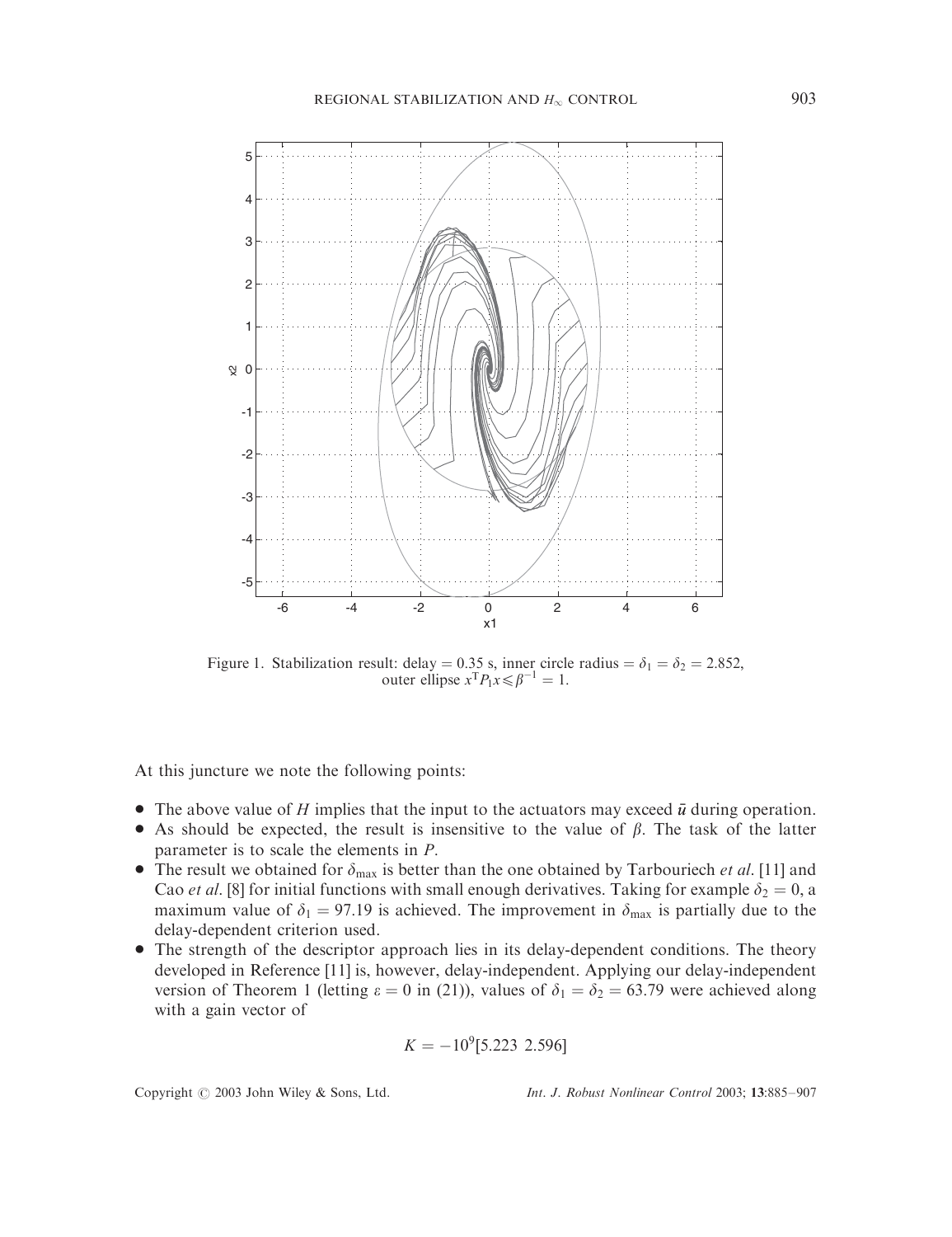Even this delay-independent result compares favourably to the one which appeared in Reference [11].

• The above numerical results were obtained for  $d = 0$ , namely for the situation where the delay  $\tau$  can reside anywhere in [0  $h$ ] but is time invariant. The fact that our solution was obtained for  $\varepsilon = 1$  implies, however, that it holds true for any time varying delay which satisfies (3a) [21].

The issue of  $H_{\infty}$  performance was addressed for a  $\bar{w} = 0.1$ , and respective  $B_1$  *C* and *D* matrices of the form:

$$
B_1 = \begin{bmatrix} 0 & 3 \end{bmatrix}^T, \quad C = \begin{bmatrix} 1 & 0 \\ 0 & 0 \end{bmatrix} \quad \text{and} \quad D_{12} = \begin{bmatrix} 0 \\ 0.1 \end{bmatrix}
$$

With the use of Theorem 2 we obtained a minimum value of  $\gamma = 0.0714$  for  $\beta = 0.5$ ,  $\varepsilon =$ 0,  $\bar{\epsilon} = 0.2$ ,  $\gamma_0 = \gamma_1 = 0.84$ ,  $\gamma_2 = 0.28$ ,  $\gamma_3 = 0.0014$ , and  $\lambda = 0.1$ . The resulting state-feedback gain was:

$$
K = -[2.0743 \ 0.1266] \tag{56}
$$

and the corresponding eigenvalues of  $\beta P_1$  were 0.0006 and 0.0209.

The following points should be noted.

- With  $\beta$  as a tuning parameter, the minimum achievable  $\gamma$  became a monotonously increasing function of  $\beta$ . For instance, with  $\beta = 0.01$ , a minimum value of  $\gamma = 0.2687$  resulted. A clear trade-off between the minimum value of  $\gamma$  and the size of  $\mathcal{X}_{P,\beta}$  is observed. In the latter case of  $\beta = 0.01$  the eigenvalues of  $\beta P_1$  are 0.0002 and 0.0021.
- $\bullet$  The state-feedback gain of (56) was applied to the system (1) with the parameters given in (55). A frequency sweep of bounded sine waves was used for  $w(t)$  in the Simulink software package [24]. The values of the ratio between the resulting  $||z||_2^2$  and  $||w||_2^2$  were recorded and the maximum ratio was 0.058<sup>2</sup>. The frequency sweep calculations of the ratio  $||z||_2^2/||w||_2^2$  ( $H_{\infty}$ ) results) are depicted in Figure 2. The latter ratio is clearly less than the  $\gamma^2$  achieved (0.0714<sup>2</sup>). The difference between the two numbers reflects the overdesign that is entailed in applying the descriptor model transformation.
- The inequalities of Theorems 2 and 3 are multilinear in the decision variables. In Theorem 2 bilinearity is achieved if  $\beta$  is prescribed. In order to apply LMI based solution methods, the scalar decision variables should be considered as tuning variables. The tuning of a variable may be performed manually, especially when the cost function is a convex function of this variable. When the number of tuning variables is greater than one, the required inequalities may be solved iteratively or by a relaxation method, that is, for some initially prescribed values of the tuning variables, the remaining decision variables are obtained by solving the given set of LMIs. These latter decision variables are then inserted into the set of LMIs which are once again solved for the tuning variables. This procedure is repeated such that, at each iteration step, new values of the tuning parameters are found which minimize a cost function, thus guaranteeing convergence to a local minimum, for instance, minimizing  $\gamma$  in Theorem 2. In Theorem 2, the scalar  $\beta$  was used as a single tuning parameter. The results for the above example were achieved by applying this latter relaxation method.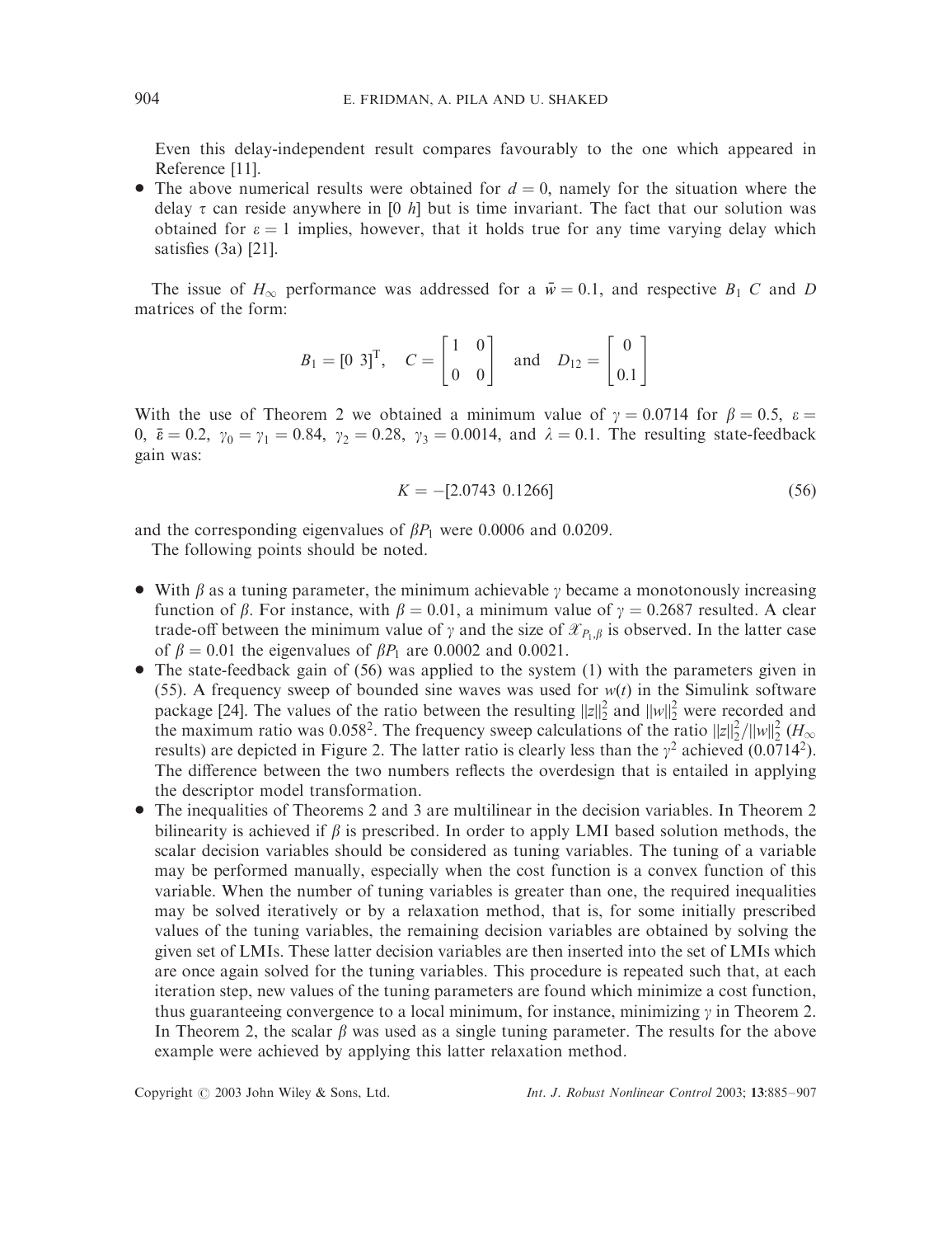

Figure 2. Deterministic frequency sweep from 0 to 5 rad/s with 20 random phase values at each frequency.

#### 5. CONCLUSIONS

In the present paper, a delay-dependent LMI based sufficient condition has been proposed for stabilization and  $H_{\infty}$  control of linear systems with time varying delay. This feat was accomplished by combining the transformation of a single linear system with *m* possibly saturated actuator channels into a set of  $2<sup>m</sup>$  linear systems embedded within a convex polytope with the Lyapunov-Krasovskii technique via descriptor model transformation. The merits of the descriptor model approach lie in the fact that a smaller number of cross terms require bounding, thus resulting in a reduction of the over-design. The boundedness of the trajectories for systems with bounded peak inputs has been treated by Razumikhin approach via first order model transformation.

In both the designs for stabilization and performance satisfaction, a serious source of over-design arises from the quadratic stabilizability inherent in the design procedure for polytopic systems. In order to alleviate this problem, a method wherein a different Lyapunov candidate function is assigned to each vertex of the polytope, was used, thus resulting in a further reduction of the conservativeness of the design. For the express purpose of comparing delay-dependent and delay-independent designs, a tuning parameter  $\varepsilon$  was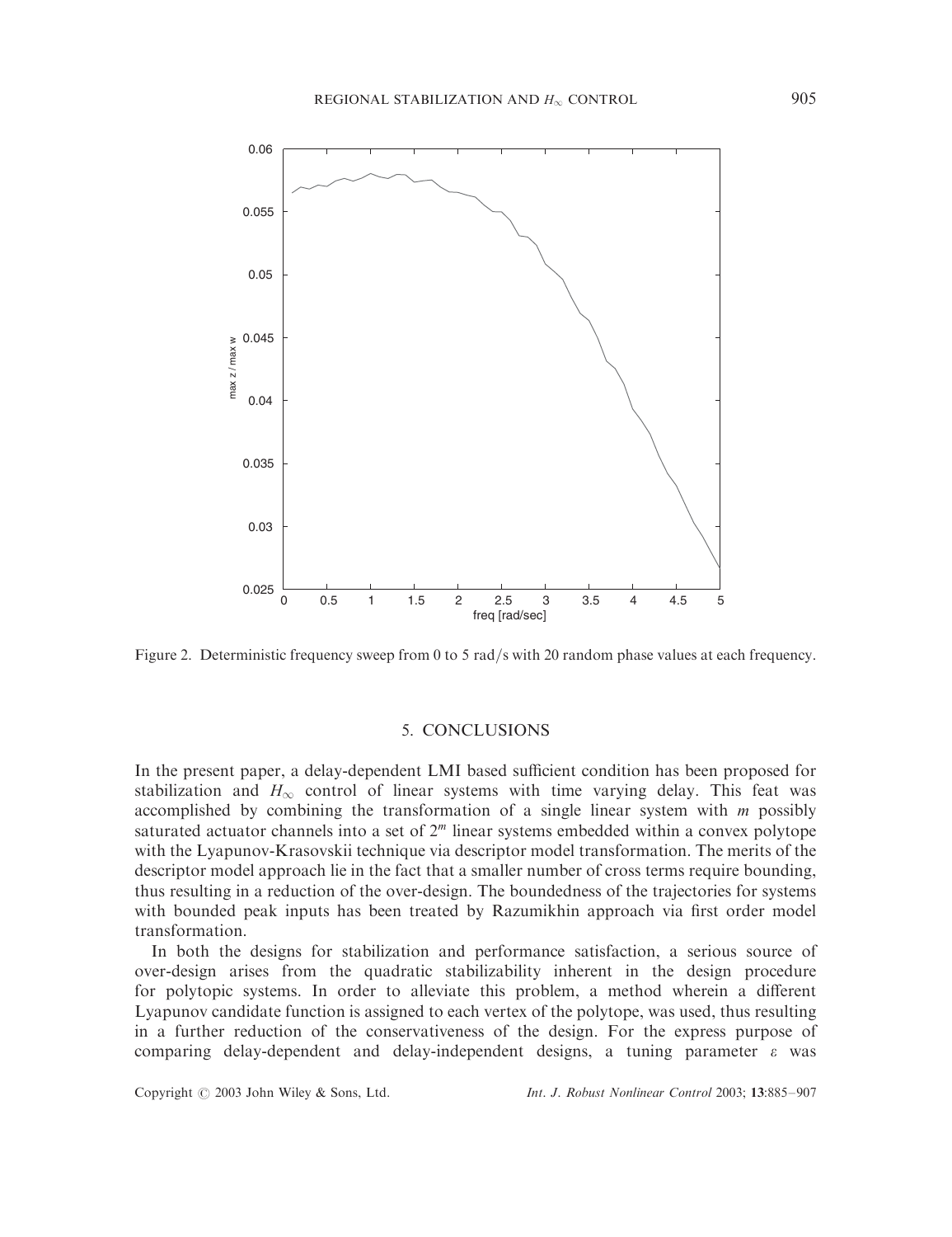introduced which facilitates the switch between delay-dependent  $(\varepsilon \neq 0)$  and delay-independent designs ( $\varepsilon = 0$ ).

One of the drawbacks of the proposed method is that the domain of attraction depends on the derivative of the initial function. The proposed method for regional stabilization may thus be useful in the case of neutral type systems where it is natural to consider initial functions from the space  $C^1$ .

#### ACKNOWLEDGEMENTS

This work was supported by the C&M Maus Chair at Tel Aviv University.

#### **REFERENCES**

- 1. Bernstein DS, Michel AN (eds). Special issue on saturating actuators. International Journal of Robust and Nonlinear Control 1995; 5:375–540.
- 2. Saberi A, Stoorvogel AA (eds). Special issue on control problems with constraints. International Journal of Robust and Nonlinear Control 1999; 9:583–734.
- 3. Saberi A, Lin Z, Teel AR. Control of linear systems with saturating actuators. IEEE Transactions on Automatic Control 1996; 41:368–378.
- 4. Lin Z.  $H_{\infty}$ -Almost disturbance decoupling with internal stability for linear systems subject to input saturation. IEEE Transactions on Automatic Control 1997; 42:992–995.
- 5. Gomes da Silva J, Fischman A, Tarbouriech S, Dion J, Dugard L. Synthesis of state feedback for linear systems subject to control saturation by an LMI-based approach. *Proceedings of ROCOND*, Budapest, Hungary, June 1997:219–234.
- 6. Hu T, Lin Z, Chen B. An analysis and design method for linear systems subject to actuator saturation and disturbance. Automatica 2002; 38:351–359.
- 7. Chen BS, Wang SS, Lu HC. Stabilization of time-delay systems containing saturating actuators. International Journal of Control 1988; 47:867–881.
- 8. Cao Y, Lin Z, Hu T. Stability analysis of linear time-delay systems subject to input saturation. IEEE Transactions on Circuits and Systems-I 2002; 49:233–240.
- 9. Hindi H, Boyd S. Analysis of linear systems with saturating using convex optimization. Proceedings of the 37th CDC, Florida, USA, December 1998:903–908.
- 10. Niculescu SI, Dion JM, Dugard L. Robust stabilization for uncertain time-delay systems containing saturating actuators. IEEE Transactions on Automatic Control 1996:41:742–747.
- 11. Tarbouriech S, Gomes da Silva J. Synthesis of controllers for continuous-time delay systems with saturating controls via LMI's. IEEE Transactions on Automatic Control 2000; 45:105-111.
- 12. Tarbouriech S, Peres PLD, Garcia G, Queinnic I. Delay-dependent stabilization of time-delay systems with saturating actuators. 39th IEEE Conference on Decision and Control, Sidney, Australia, December 2000:3248–3254.
- 13. Cao Y, Lin Z, Hu T. Stability analysis of linear time-delay systems subject to input saturation. IEEE Transactions on Circuits and Systems 2002; 49:233–240.
- 14. Molchanov A, Pyatnitskii E. Criteria of asymptotic stability of differential and difference inclusions encountered in control theory. Systems & Control Letters 1989; 13:59-64.
- 15. Fridman E, Shaked U. On reachable sets for linear systems with delay and bounded peak inputs. Automatica, to appear.
- 16. Boyd S, El Ghaoui L, Feron E, Balakrishnan V. Linear Matrix Inequality in Systems and Control Theory. SIAM Frontier Series: Philadelphia, April 1994.
- 17. Fridman E. New Lyapunov-Krasovskii functionals for stability of linear retarded and neutral type systems. Systems & Control Letters 2001; 43:309–319.
- 18. Fridman E, Shaked U. A descriptor system approach to  $H_{\infty}$  control of linear time-delay systems. IEEE Transactions on Automatic Control 2002; 47:253–270.
- 19. Moon YS, Park P, Kwon WH, Lee YS. Delay-dependent robust stabilization of uncertain state-delayed systems. International Journal of Control 2001; 74:1447–1455.
- 20. Niculescu SI. Delay Effects on Stability: A Robust Control Approach. Lecture Notes in Control and Information Sciences. Vol. 269, Springer, London: 2001.